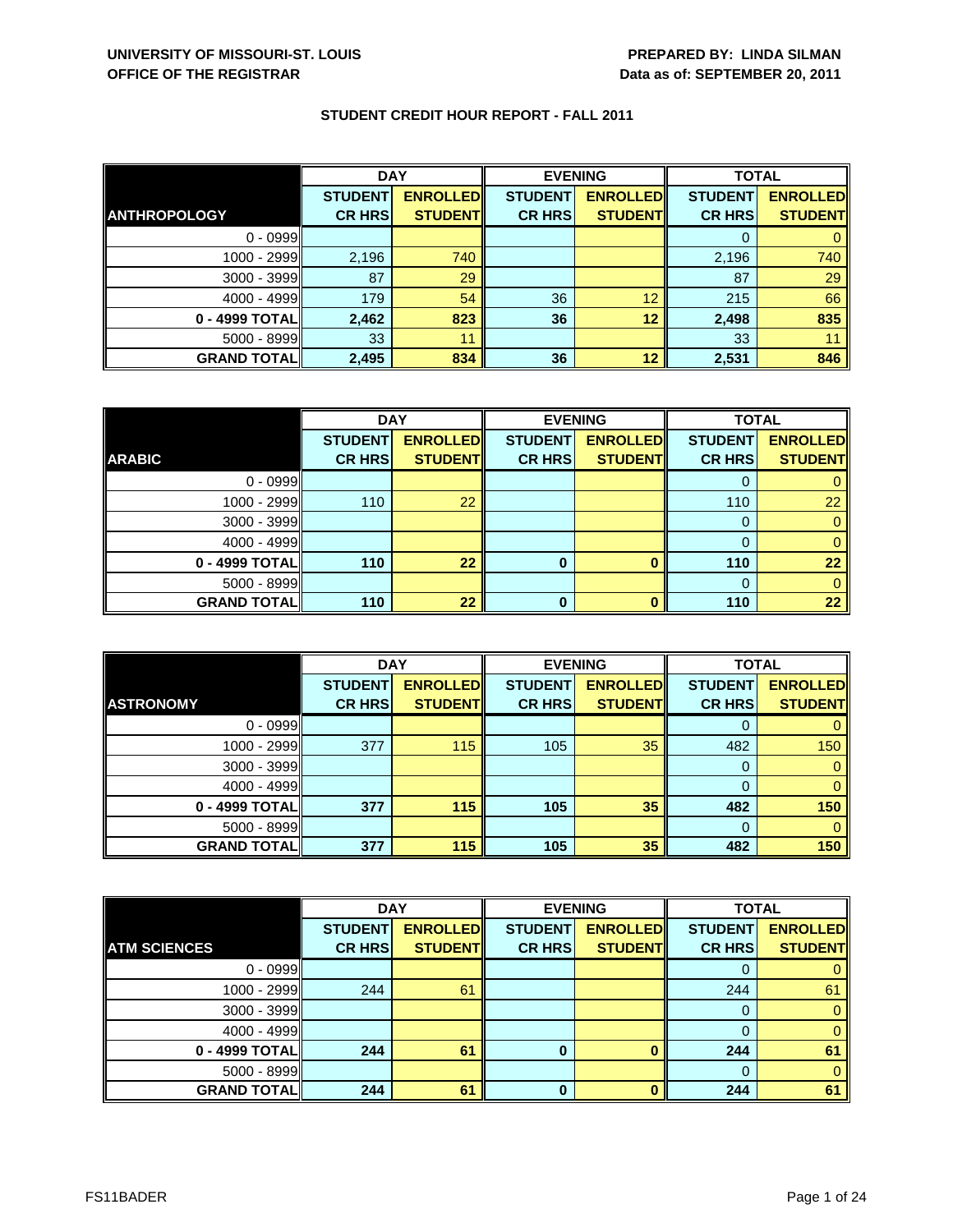|                    | <b>DAY</b>                      |                                    | <b>EVENING</b>                  |                                   | <b>TOTAL</b>                    |                                   |
|--------------------|---------------------------------|------------------------------------|---------------------------------|-----------------------------------|---------------------------------|-----------------------------------|
| <b>BIOLOGY</b>     | <b>STUDENT</b><br><b>CR HRS</b> | <b>ENROLLED</b><br><b>STUDENTI</b> | <b>STUDENT</b><br><b>CR HRS</b> | <b>ENROLLED</b><br><b>STUDENT</b> | <b>STUDENT</b><br><b>CR HRS</b> | <b>ENROLLED</b><br><b>STUDENT</b> |
|                    |                                 |                                    |                                 |                                   |                                 |                                   |
| $0 - 0999$         |                                 |                                    |                                 |                                   |                                 |                                   |
| 1000 - 2999        | 4,202                           | 1,296                              | 359                             | 109                               | 4,561                           | 1,405                             |
| $3000 - 3999$      | 385                             | 131                                |                                 |                                   | 385                             | 131                               |
| $4000 - 4999$      | 407                             | 144                                | 362                             | 115                               | 769                             | 259                               |
| 0 - 4999 TOTALI    | 4.994                           | 1,571                              | 721                             | 224                               | 5,715                           | 1,795                             |
| $5000 - 8999$      | 602                             | 225                                |                                 |                                   | 602                             | 225                               |
| <b>GRAND TOTAL</b> | 5,596                           | 1,796                              | 721                             | 224                               | 6,317                           | 2,020                             |

|                    | <b>DAY</b>     |                 | <b>EVENING</b> |                  | <b>TOTAL</b>   |                 |
|--------------------|----------------|-----------------|----------------|------------------|----------------|-----------------|
|                    | <b>STUDENT</b> | <b>ENROLLED</b> | <b>STUDENT</b> | <b>ENROLLEDI</b> | <b>STUDENT</b> | <b>ENROLLED</b> |
| <b>CHEMISTRY</b>   | <b>CR HRS</b>  | <b>STUDENT</b>  | <b>CR HRS</b>  | <b>STUDENT</b>   | <b>CR HRS</b>  | <b>STUDENT</b>  |
| $0 - 0999$         |                |                 |                |                  |                |                 |
| 1000 - 2999        | 2,107          | 525             | 312            | 92               | 2,419          | 617             |
| $3000 - 3999$      | 140            | 81              | 81             | 34               | 221            | 115             |
| $4000 - 4999$      | 93             | 49              | 195            | 65               | 288            | 114             |
| 0 - 4999 TOTAL     | 2,340          | 655             | 588            | 191              | 2,928          | 846             |
| $5000 - 8999$      | 361            | 177             |                |                  | 361            | 177             |
| <b>GRAND TOTAL</b> | 2,701          | 832             | 588            | 191              | 3,289          | 1,023           |

|                     | <b>DAY</b>     |                 | <b>EVENING</b> |                 | <b>TOTAL</b>   |                 |
|---------------------|----------------|-----------------|----------------|-----------------|----------------|-----------------|
|                     | <b>STUDENT</b> | <b>ENROLLED</b> | <b>STUDENT</b> | <b>ENROLLED</b> | <b>STUDENT</b> | <b>ENROLLED</b> |
| <b>CHINESE</b>      | <b>CR HRS</b>  | <b>STUDENT</b>  | <b>CR HRS</b>  | <b>STUDENT</b>  | <b>CR HRS</b>  | <b>STUDENT</b>  |
| $0 - 0999$          |                |                 |                |                 | O              |                 |
| $1000 - 2999$       | 85             | 23              | 30             | 6               | 115            | 29              |
| $3000 - 3999$       |                |                 |                |                 | 0              | 0               |
| $4000 - 4999$       |                |                 |                |                 | $\Omega$       |                 |
| 0 - 4999 TOTAL      | 85             | 23              | 30             | 6               | 115            | 29              |
| $5000 - 8999$       |                |                 |                |                 | $\Omega$       | 0               |
| <b>GRAND TOTALI</b> | 85             | 23              | 30             | 6               | 115            | 29              |

|                         | <b>DAY</b>     |                 | <b>EVENING</b> |                 | <b>TOTAL</b>   |                 |
|-------------------------|----------------|-----------------|----------------|-----------------|----------------|-----------------|
|                         | <b>STUDENT</b> | <b>ENROLLED</b> | <b>STUDENT</b> | <b>ENROLLED</b> | <b>STUDENT</b> | <b>ENROLLED</b> |
| <b>COMPUTER SCIENCE</b> | <b>CR HRS</b>  | <b>STUDENT</b>  | <b>CR HRS</b>  | <b>STUDENT</b>  | <b>CR HRS</b>  | <b>STUDENT</b>  |
| $0 - 0999$              |                |                 |                |                 | 0              | $\mathbf{0}$    |
| 1000 - 2999             | 477            | 159             | 222            | 74              | 699            | 233             |
| $3000 - 3999$           | 45             | 15              | 66             | 22              | 111            | 37              |
| $4000 - 4999$           | 193            | 65              | 111            | 37              | 304            | 102             |
| 0 - 4999 TOTAL          | 715            | 239             | 399            | 133             | 1,114          | 372             |
| $5000 - 8999$           | 144            | 48              |                |                 | 144            | 48              |
| <b>GRAND TOTALI</b>     | 859            | 287             | 399            | 133             | 1,258          | 420             |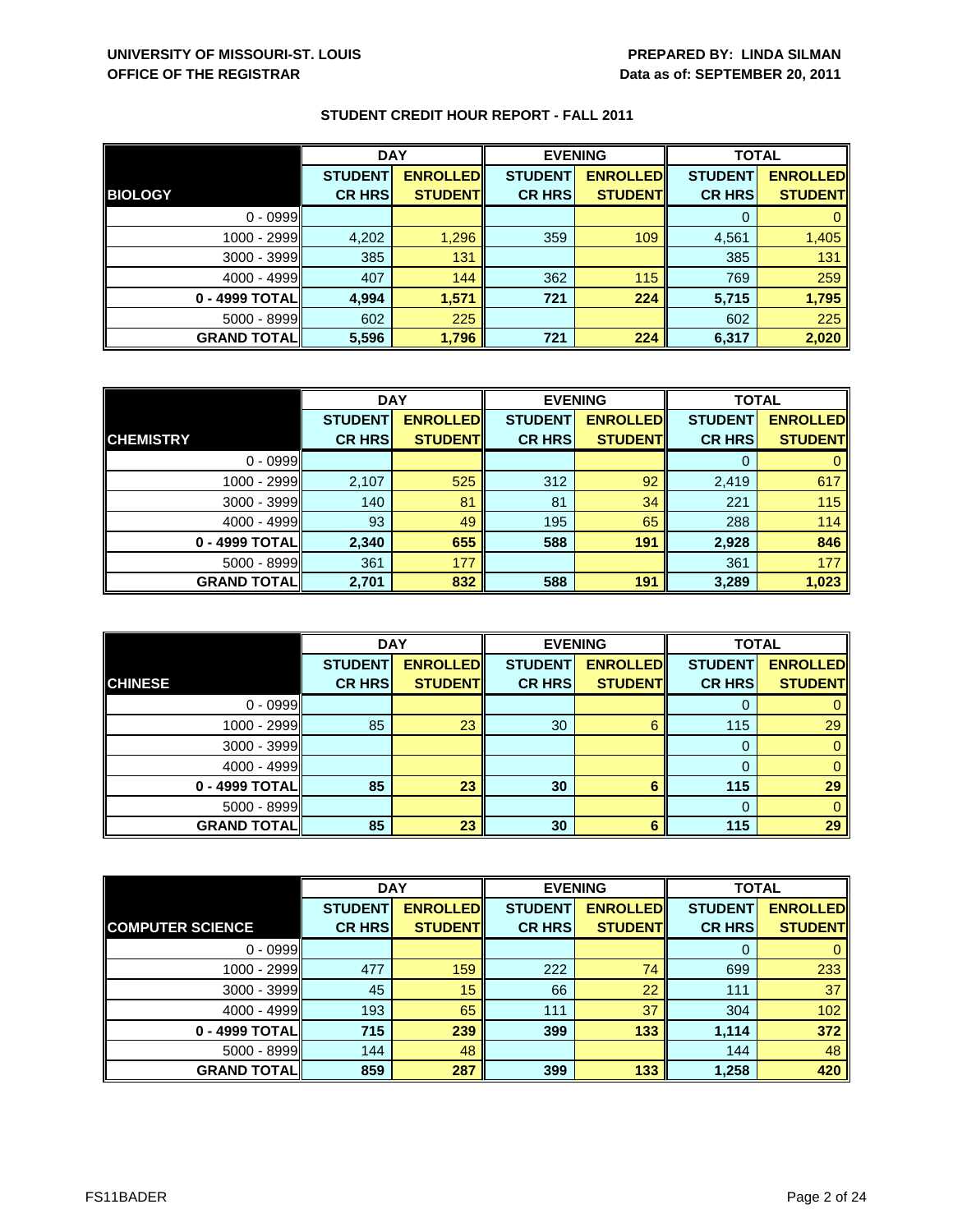|                         | <b>DAY</b>     |                 | <b>EVENING</b> |                 | <b>TOTAL</b>   |                 |
|-------------------------|----------------|-----------------|----------------|-----------------|----------------|-----------------|
|                         | <b>STUDENT</b> | <b>ENROLLED</b> | <b>STUDENT</b> | <b>ENROLLED</b> | <b>STUDENT</b> | <b>ENROLLED</b> |
| <b>CRIMINAL JUSTICE</b> | <b>CR HRS</b>  | <b>STUDENT</b>  | <b>CR HRS</b>  | <b>STUDENT</b>  | <b>CR HRS</b>  | <b>STUDENT</b>  |
| $0 - 0999$              |                |                 |                |                 |                |                 |
| 1000 - 2999             | 2,910          | 957             | 392            | 121             | 3,302          | 1,078           |
| 3000 - 3999             | 557            | 187             |                |                 | 557            | 187             |
| $4000 - 4999$           | 444            | 148             | 63             | 21              | 507            | 169             |
| 0 - 4999 TOTAL          | 3,911          | 1,292           | 455            | 142             | 4,366          | 1,434           |
| $5000 - 8999$           | 506            | 159             |                |                 | 506            | 159             |
| <b>GRAND TOTAL</b>      | 4,417          | 1,451           | 455            | 142             | 4,872          | 1,593           |

|                    | <b>DAY</b>     |                 |                | <b>EVENING</b>  | <b>TOTAL</b>   |                 |
|--------------------|----------------|-----------------|----------------|-----------------|----------------|-----------------|
|                    | <b>STUDENT</b> | <b>ENROLLED</b> | <b>STUDENT</b> | <b>ENROLLED</b> | <b>STUDENT</b> | <b>ENROLLED</b> |
| <b>ECONOMICS</b>   | <b>CR HRS</b>  | <b>STUDENT</b>  | <b>CR HRS</b>  | <b>STUDENT</b>  | <b>CR HRS</b>  | <b>STUDENT</b>  |
| $0 - 0999$         |                |                 |                |                 |                |                 |
| $1000 - 2999$      | 1,700          | 584             | 303            | 101             | 2,003          | 685             |
| $3000 - 3999$      | 384            | 128             |                |                 | 384            | 128             |
| $4000 - 4999$      | 97             | 27              | 48             | 16              | 145            | 43              |
| 0 - 4999 TOTAL     | 2,181          | 739             | 351            | 117             | 2,532          | 856             |
| $5000 - 8999$      | 90             | 30              |                |                 | 90             | 30              |
| <b>GRAND TOTAL</b> | 2,271          | 769             | 351            | 117             | 2,622          | 886             |

|                     | <b>DAY</b>     |                 |                | <b>EVENING</b>  | <b>TOTAL</b>   |                 |
|---------------------|----------------|-----------------|----------------|-----------------|----------------|-----------------|
|                     | <b>STUDENT</b> | <b>ENROLLED</b> | <b>STUDENT</b> | <b>ENROLLED</b> | <b>STUDENT</b> | <b>ENROLLED</b> |
| <b>ENGLISH</b>      | <b>CR HRS</b>  | <b>STUDENT</b>  | <b>CR HRS</b>  | <b>STUDENT</b>  | <b>CR HRS</b>  | <b>STUDENT</b>  |
| $0 - 0999$          |                |                 |                |                 | O              |                 |
| 1000 - 2999         | 2,196          | 732             | 228            | 76              | 2,424          | 808             |
| $3000 - 3999$       | 2,841          | 947             | 393            | 131             | 3,234          | 1,078           |
| $4000 - 4999$       | 770            | 258             | 168            | 56              | 938            | 314             |
| 0 - 4999 TOTAL      | 5,807          | 1,937           | 789            | 263             | 6,596          | 2,200           |
| $5000 - 8999$       | 558            | 186             |                |                 | 558            | 186             |
| <b>GRAND TOTALI</b> | 6,365          | 2,123           | 789            | 263             | 7,154          | 2,386           |

|                            | <b>DAY</b>     |                 |                | <b>EVENING</b>  | <b>TOTAL</b>   |                 |
|----------------------------|----------------|-----------------|----------------|-----------------|----------------|-----------------|
| <b>ENGLISH AS A SECOND</b> | <b>STUDENT</b> | <b>ENROLLED</b> | <b>STUDENT</b> | <b>ENROLLED</b> | <b>STUDENT</b> | <b>ENROLLED</b> |
| LANGUAGE                   | <b>CR HRS</b>  | <b>STUDENT</b>  | <b>CR HRS</b>  | <b>STUDENT</b>  | <b>CR HRS</b>  | <b>STUDENT</b>  |
| $0 - 0999$                 |                |                 |                |                 | O              | 0               |
| 1000 - 2999                |                |                 |                |                 | 0              | 0               |
| $3000 - 3999$              | 333            | 111             |                |                 | 333            | 111             |
| $4000 - 4999$              | 454            | 154             |                |                 | 454            | 154             |
| 0 - 4999 TOTAL             | 787            | 265             | $\bf{0}$       |                 | 787            | 265             |
| $5000 - 8999$              | 12             | 6               |                |                 | 12             | 6               |
| <b>GRAND TOTAL</b>         | 799            | 271             | O              |                 | 799            | 271             |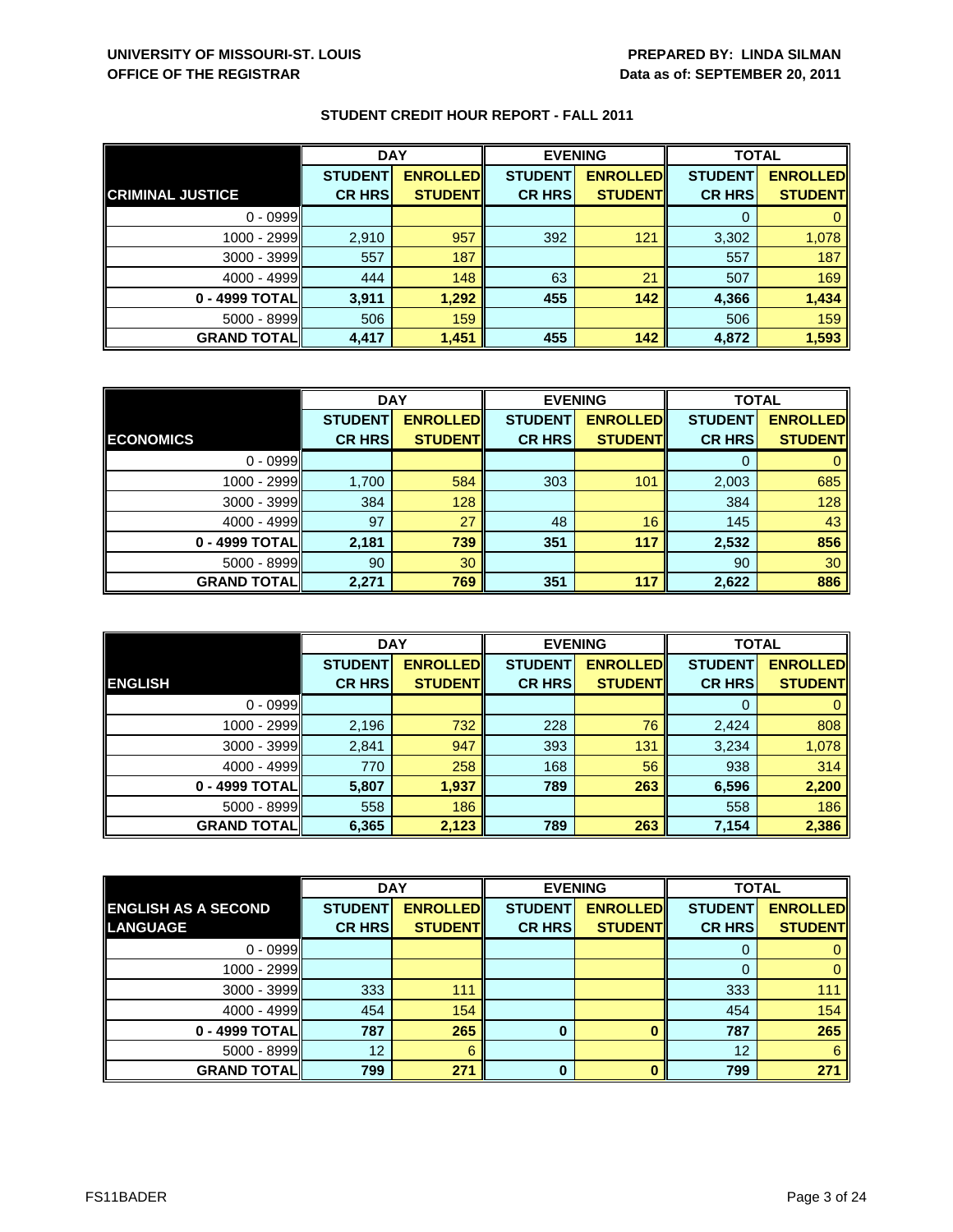|                         | <b>DAY</b>     |                 | <b>EVENING</b> |                 | <b>TOTAL</b>   |                 |
|-------------------------|----------------|-----------------|----------------|-----------------|----------------|-----------------|
|                         | <b>STUDENT</b> | <b>ENROLLED</b> | <b>STUDENT</b> | <b>ENROLLED</b> | <b>STUDENT</b> | <b>ENROLLED</b> |
| <b>FOREIGN LANGUAGE</b> | <b>CR HRS</b>  | <b>STUDENT</b>  | <b>CR HRS</b>  | <b>STUDENT</b>  | <b>CR HRS</b>  | <b>STUDENT</b>  |
| $0 - 0999$              |                |                 |                |                 |                |                 |
| 1000 - 2999             | 108            | 36              |                |                 | 108            | 36              |
| 3000 - 3999             |                |                 |                |                 |                |                 |
| $4000 - 4999$           |                |                 | 3              |                 | 3              |                 |
| 0 - 4999 TOTAL          | 108            | 36              | 3              |                 | 111            | 37              |
| 5000 - 8999             |                |                 |                |                 |                |                 |
| <b>GRAND TOTAL</b>      | 108            | 36              | 3              |                 | 111            | 37              |

|                    | <b>DAY</b>     |                 |                | <b>EVENING</b>  | <b>TOTAL</b>   |                 |
|--------------------|----------------|-----------------|----------------|-----------------|----------------|-----------------|
|                    | <b>STUDENT</b> | <b>ENROLLED</b> | <b>STUDENT</b> | <b>ENROLLED</b> | <b>STUDENT</b> | <b>ENROLLED</b> |
| <b>FRENCH</b>      | <b>CR HRS</b>  | <b>STUDENT</b>  | <b>CR HRS</b>  | <b>STUDENT</b>  | <b>CR HRS</b>  | <b>STUDENT</b>  |
| $0 - 0999$         |                |                 |                |                 |                |                 |
| 1000 - 2999        | 650            | 154             |                |                 | 650            | 154             |
| $3000 - 3999$      | 72             | 24              |                |                 | 72             | 24              |
| $4000 - 4999$      | 9              | વ               |                |                 | 9              | 3               |
| 0 - 4999 TOTAL     | 731            | 181             | 0              | O               | 731            | 181             |
| $5000 - 8999$      |                |                 |                |                 |                |                 |
| <b>GRAND TOTAL</b> | 731            | 181             | ŋ              | n               | 731            | 181             |

|                    | <b>DAY</b>                      |                                   | <b>EVENING</b>                  |                                   | <b>TOTAL</b>                    |                                   |
|--------------------|---------------------------------|-----------------------------------|---------------------------------|-----------------------------------|---------------------------------|-----------------------------------|
| <b>GEOGRAPHY</b>   | <b>STUDENT</b><br><b>CR HRS</b> | <b>ENROLLED</b><br><b>STUDENT</b> | <b>STUDENT</b><br><b>CR HRS</b> | <b>ENROLLED</b><br><b>STUDENT</b> | <b>STUDENT</b><br><b>CR HRS</b> | <b>ENROLLED</b><br><b>STUDENT</b> |
| $0 - 0999$         |                                 |                                   |                                 |                                   |                                 |                                   |
|                    |                                 |                                   |                                 |                                   | O                               |                                   |
| 1000 - 2999        |                                 |                                   |                                 |                                   |                                 |                                   |
| $3000 - 3999$      |                                 |                                   |                                 |                                   |                                 |                                   |
| $4000 - 4999$      |                                 |                                   |                                 |                                   | 0                               |                                   |
| 0 - 4999 TOTAL     |                                 |                                   |                                 | ∩                                 |                                 |                                   |
| $5000 - 8999$      |                                 |                                   |                                 |                                   |                                 |                                   |
| <b>GRAND TOTAL</b> |                                 |                                   | 0                               |                                   |                                 |                                   |

|                    | <b>DAY</b>     |                 | <b>EVENING</b> |                 | <b>TOTAL</b>   |                 |
|--------------------|----------------|-----------------|----------------|-----------------|----------------|-----------------|
|                    | <b>STUDENT</b> | <b>ENROLLED</b> | <b>STUDENT</b> | <b>ENROLLED</b> | <b>STUDENT</b> | <b>ENROLLED</b> |
| <b>GEOLOGY</b>     | <b>CR HRS</b>  | <b>STUDENT</b>  | <b>CR HRS</b>  | <b>STUDENT</b>  | <b>CR HRS</b>  | <b>STUDENT</b>  |
| $0 - 0999$         |                |                 |                |                 | 0              | $\mathbf{0}$    |
| 1000 - 2999        | 489            | 147             | 131            | 39              | 620            | 186             |
| 3000 - 3999        |                |                 |                |                 | $\Omega$       | $\mathbf{0}$    |
| $4000 - 4999$      |                |                 |                |                 | $\mathbf 0$    | $\mathbf{0}$    |
| 0 - 4999 TOTAL     | 489            | 147             | 131            | 39              | 620            | 186             |
| $5000 - 8999$      |                |                 |                |                 | $\Omega$       | $\mathbf{0}$    |
| <b>GRAND TOTAL</b> | 489            | 147             | 131            | 39              | 620            | 186             |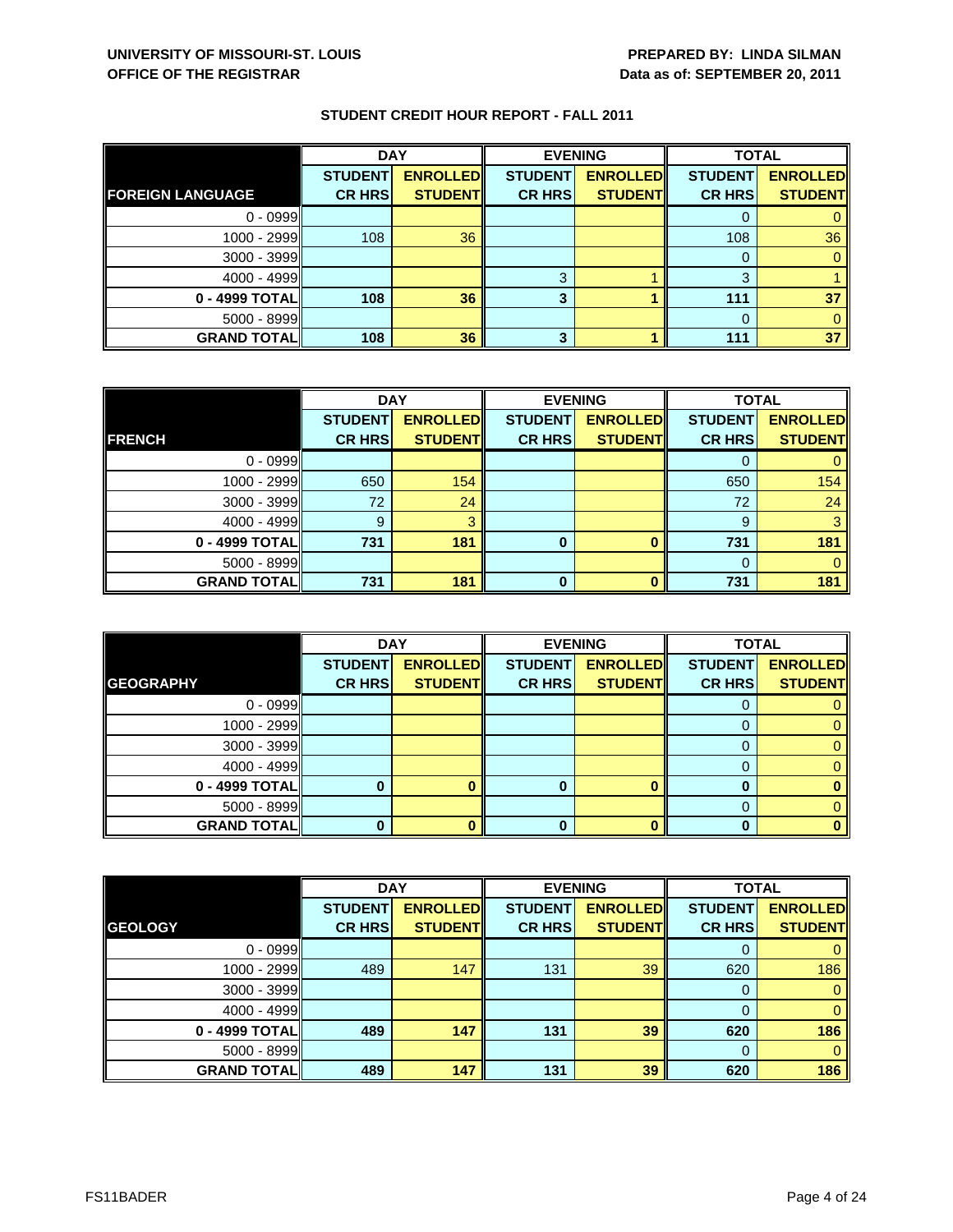|  |  |  |  | <b>STUDENT CREDIT HOUR REPORT - FALL 2011</b> |
|--|--|--|--|-----------------------------------------------|
|--|--|--|--|-----------------------------------------------|

|                    | <b>DAY</b>     |                 | <b>EVENING</b> |                 | <b>TOTAL</b>   |                 |
|--------------------|----------------|-----------------|----------------|-----------------|----------------|-----------------|
|                    | <b>STUDENT</b> | <b>ENROLLED</b> | <b>STUDENT</b> | <b>ENROLLED</b> | <b>STUDENT</b> | <b>ENROLLED</b> |
| <b>GERMAN</b>      | <b>CR HRS</b>  | <b>STUDENT</b>  | <b>CR HRS</b>  | <b>STUDENT</b>  | <b>CR HRS</b>  | <b>STUDENT</b>  |
| $0 - 0999$         |                |                 |                |                 |                |                 |
| 1000 - 2999        | 291            | 69              |                |                 | 291            | 69              |
| 3000 - 3999        | 18             | 6               |                |                 | 18             | 6               |
| $4000 - 4999$      | 6              |                 |                |                 | 6              |                 |
| 0 - 4999 TOTAL     | 315            | 77              | 0              |                 | 315            |                 |
| 5000 - 8999        |                |                 |                |                 |                |                 |
| <b>GRAND TOTAL</b> | 315            | 77              | U              |                 | 315            |                 |

|                     | <b>DAY</b>     |                 |                | <b>EVENING</b>  | <b>TOTAL</b>   |                 |
|---------------------|----------------|-----------------|----------------|-----------------|----------------|-----------------|
|                     | <b>STUDENT</b> | <b>ENROLLED</b> | <b>STUDENT</b> | <b>ENROLLED</b> | <b>STUDENT</b> | <b>ENROLLED</b> |
| <b>GERONTOLOGY</b>  | <b>CR HRS</b>  | <b>STUDENT</b>  | <b>CR HRS</b>  | <b>STUDENT</b>  | <b>CR HRS</b>  | <b>STUDENT</b>  |
| $0 - 0999$          |                |                 |                |                 | 0              |                 |
| $1000 - 2999$       | 15             | 5               | 3              |                 | 18             | 6               |
| $3000 - 3999$       |                |                 |                |                 |                | $\mathbf 0$     |
| $4000 - 4999$       |                |                 |                |                 | 0              | $\mathbf{0}$    |
| 0 - 4999 TOTAL      | 15             | 5               | 3              |                 | 18             | 6               |
| $5000 - 8999$       | 106            | 36              |                |                 | 106            | 36              |
| <b>GRAND TOTALI</b> | 121            | 41              | 3              |                 | 124            | 42              |

|                             | <b>DAY</b>     |                 | <b>EVENING</b> |                 | <b>TOTAL</b>   |                 |
|-----------------------------|----------------|-----------------|----------------|-----------------|----------------|-----------------|
|                             | <b>STUDENT</b> | <b>ENROLLED</b> | <b>STUDENT</b> | <b>ENROLLED</b> | <b>STUDENT</b> | <b>ENROLLED</b> |
| <b>GREEK ANCIENT/MODERN</b> | <b>CR HRS</b>  | <b>STUDENT</b>  | <b>CR HRS</b>  | <b>STUDENT</b>  | <b>CR HRS</b>  | <b>STUDENT</b>  |
| $0 - 0999$                  |                |                 |                |                 | O              | 0               |
| 1000 - 2999                 | 40             | 10              |                |                 | 40             | 10 <sup>°</sup> |
| 3000 - 3999                 |                |                 |                |                 | $\Omega$       | $\Omega$        |
| $4000 - 4999$               |                |                 |                |                 | 0              | $\mathbf{0}$    |
| 0 - 4999 TOTAL              | 40             | 10              | 0              |                 | 40             | 10              |
| $5000 - 8999$               |                |                 |                |                 | 0              | $\mathbf{0}$    |
| <b>GRAND TOTALI</b>         | 40             | 10              | 0              |                 | 40             | 10 <sup>1</sup> |

|                    | <b>DAY</b>     |                 | <b>EVENING</b> |                 | <b>TOTAL</b>   |                 |
|--------------------|----------------|-----------------|----------------|-----------------|----------------|-----------------|
|                    | <b>STUDENT</b> | <b>ENROLLED</b> | <b>STUDENT</b> | <b>ENROLLED</b> | <b>STUDENT</b> | <b>ENROLLED</b> |
| <b>HISTORY</b>     | <b>CR HRS</b>  | <b>STUDENT</b>  | <b>CR HRS</b>  | <b>STUDENT</b>  | <b>CR HRS</b>  | <b>STUDENT</b>  |
| $0 - 0999$         |                |                 |                |                 | 0              | $\mathbf{0}$    |
| 1000 - 2999        | 2,366          | 778             | 99             | 33              | 2,465          | 811             |
| 3000 - 3999        | 123            | 41              |                |                 | 123            | 41              |
| $4000 - 4999$      | 128            | 35              | 50             | 10              | 178            | 45              |
| 0 - 4999 TOTAL     | 2,617          | 854             | 149            | 43              | 2,766          | 897             |
| 5000 - 8999        | 456            | 143             |                |                 | 456            | 143             |
| <b>GRAND TOTAL</b> | 3,073          | 997             | 149            | 43              | 3,222          | 1,040           |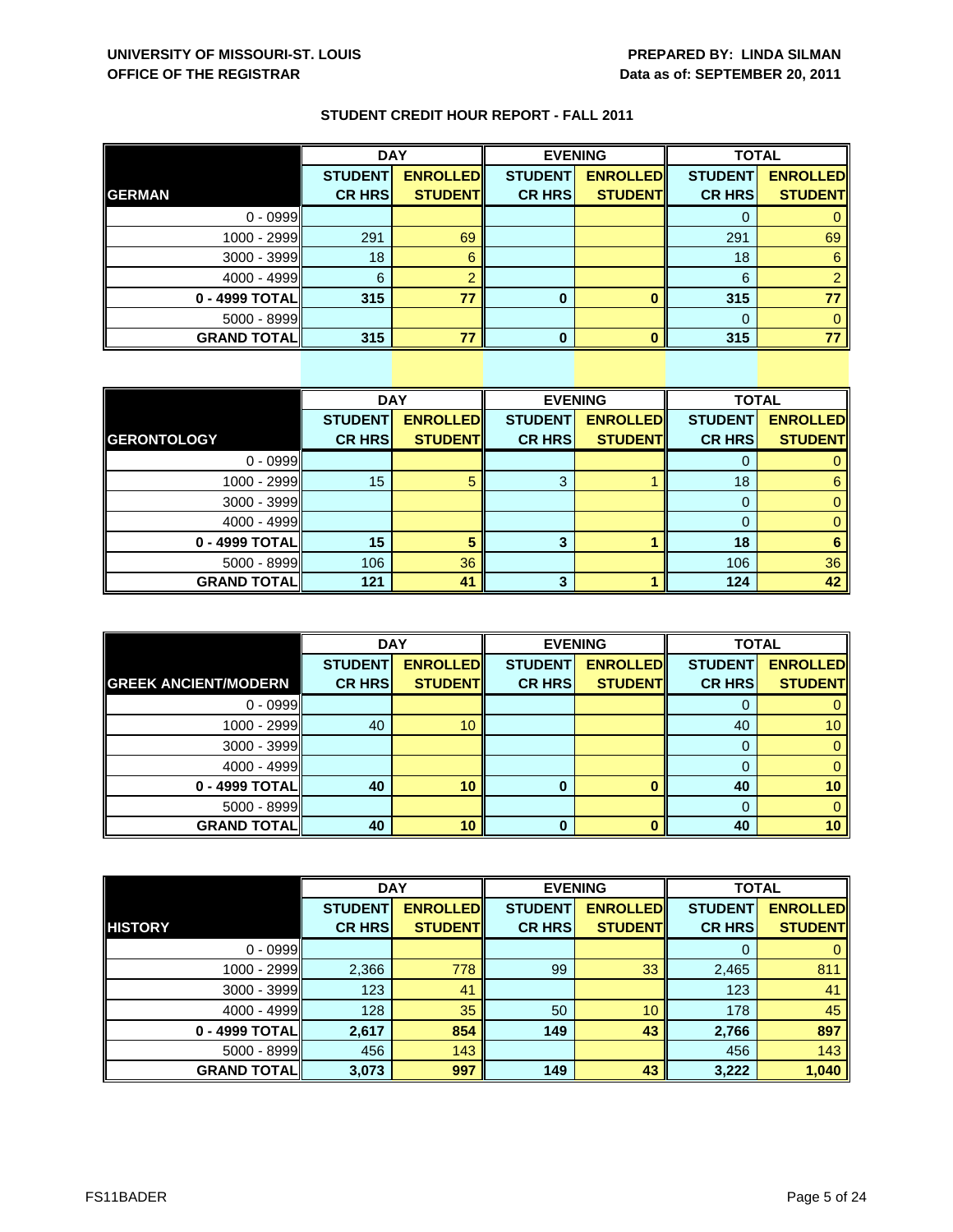|                    | <b>DAY</b>                      |                                   | <b>EVENING</b>                  |                                   | <b>TOTAL</b>                    |                                   |
|--------------------|---------------------------------|-----------------------------------|---------------------------------|-----------------------------------|---------------------------------|-----------------------------------|
| <b>HONORS</b>      | <b>STUDENT</b><br><b>CR HRS</b> | <b>ENROLLED</b><br><b>STUDENT</b> | <b>STUDENT</b><br><b>CR HRS</b> | <b>ENROLLED</b><br><b>STUDENT</b> | <b>STUDENT</b><br><b>CR HRS</b> | <b>ENROLLED</b><br><b>STUDENT</b> |
| $0 - 0999$         |                                 |                                   |                                 |                                   |                                 |                                   |
|                    |                                 |                                   |                                 |                                   |                                 |                                   |
| 1000 - 2999        | 1,419                           | 473                               | 27                              | $\mathbf{9}$                      | 1,446                           | 482                               |
| 3000 - 3999        | 468                             | 156                               |                                 |                                   | 468                             | 156                               |
| $4000 - 4999$      | 182                             | 102                               |                                 |                                   | 182                             | 102                               |
| 0 - 4999 TOTAL     | 2,069                           | 731                               | 27                              | 9                                 | 2,096                           | 740                               |
| $5000 - 8999$      |                                 |                                   |                                 |                                   | $\Omega$                        |                                   |
| <b>GRAND TOTAL</b> | 2,069                           | 731                               | 27                              | 9                                 | 2,096                           | 740                               |

|                          | <b>DAY</b>     |                 |                | <b>EVENING</b>  |                | <b>TOTAL</b>    |  |
|--------------------------|----------------|-----------------|----------------|-----------------|----------------|-----------------|--|
|                          | <b>STUDENT</b> | <b>ENROLLED</b> | <b>STUDENT</b> | <b>ENROLLED</b> | <b>STUDENT</b> | <b>ENROLLED</b> |  |
| <b>INTERDISCIPLINARY</b> | <b>CR HRS</b>  | <b>STUDENT</b>  | <b>CR HRS</b>  | <b>STUDENT</b>  | <b>CR HRS</b>  | <b>STUDENT</b>  |  |
| $0 - 0999$               |                |                 |                |                 |                |                 |  |
| 1000 - 2999              | 210            | 194             |                |                 | 210            | 194             |  |
| $3000 - 3999$            |                |                 |                |                 |                |                 |  |
| $4000 - 4999$            |                |                 |                |                 |                |                 |  |
| 0 - 4999 TOTAL           | 210            | 194             | 0              |                 | 210            | 194             |  |
| $5000 - 8999$            |                |                 |                |                 |                |                 |  |
| <b>GRAND TOTAL</b>       | 210            | 194             | ŋ              | ∩               | 210            | 194             |  |

|                    | <b>DAY</b>     |                 |                | <b>EVENING</b>  | <b>TOTAL</b>   |                 |
|--------------------|----------------|-----------------|----------------|-----------------|----------------|-----------------|
|                    | <b>STUDENT</b> | <b>ENROLLED</b> | <b>STUDENT</b> | <b>ENROLLED</b> | <b>STUDENT</b> | <b>ENROLLED</b> |
| <b>ITALIAN</b>     | <b>CR HRS</b>  | <b>STUDENT</b>  | <b>CR HRS</b>  | <b>STUDENT</b>  | <b>CR HRS</b>  | <b>STUDENT</b>  |
| $0 - 0999$         |                |                 |                |                 | O              |                 |
| 1000 - 2999        |                |                 |                |                 |                |                 |
| $3000 - 3999$      |                |                 |                |                 |                |                 |
| $4000 - 4999$      |                |                 |                |                 | 0              |                 |
| 0 - 4999 TOTAL     |                |                 |                | ∩               |                |                 |
| $5000 - 8999$      |                |                 |                |                 |                |                 |
| <b>GRAND TOTAL</b> |                |                 | 0              |                 | O              |                 |

|                    | <b>DAY</b>     |                 |                | <b>EVENING</b>  | <b>TOTAL</b>   |                 |
|--------------------|----------------|-----------------|----------------|-----------------|----------------|-----------------|
|                    | <b>STUDENT</b> | <b>ENROLLED</b> | <b>STUDENT</b> | <b>ENROLLED</b> | <b>STUDENT</b> | <b>ENROLLED</b> |
| <b>JAPANESE</b>    | <b>CR HRS</b>  | <b>STUDENT</b>  | <b>CR HRS</b>  | <b>STUDENT</b>  | <b>CR HRS</b>  | <b>STUDENT</b>  |
| $0 - 0999$         |                |                 |                |                 |                | 0               |
| 1000 - 2999        | 248            | 52              |                |                 | 248            | 52              |
| $3000 - 3999$      | 28             | 10              |                |                 | 28             | 10 <sup>°</sup> |
| $4000 - 4999$      | 9              | $\overline{3}$  |                |                 | 9              | 3               |
| $0 - 4999$ TOTAL   | 285            | 65              | $\bf{0}$       |                 | 285            | 65              |
| $5000 - 8999$      |                |                 |                |                 | $\Omega$       | $\mathbf{0}$    |
| <b>GRAND TOTAL</b> | 285            | 65              | O              |                 | 285            | 65              |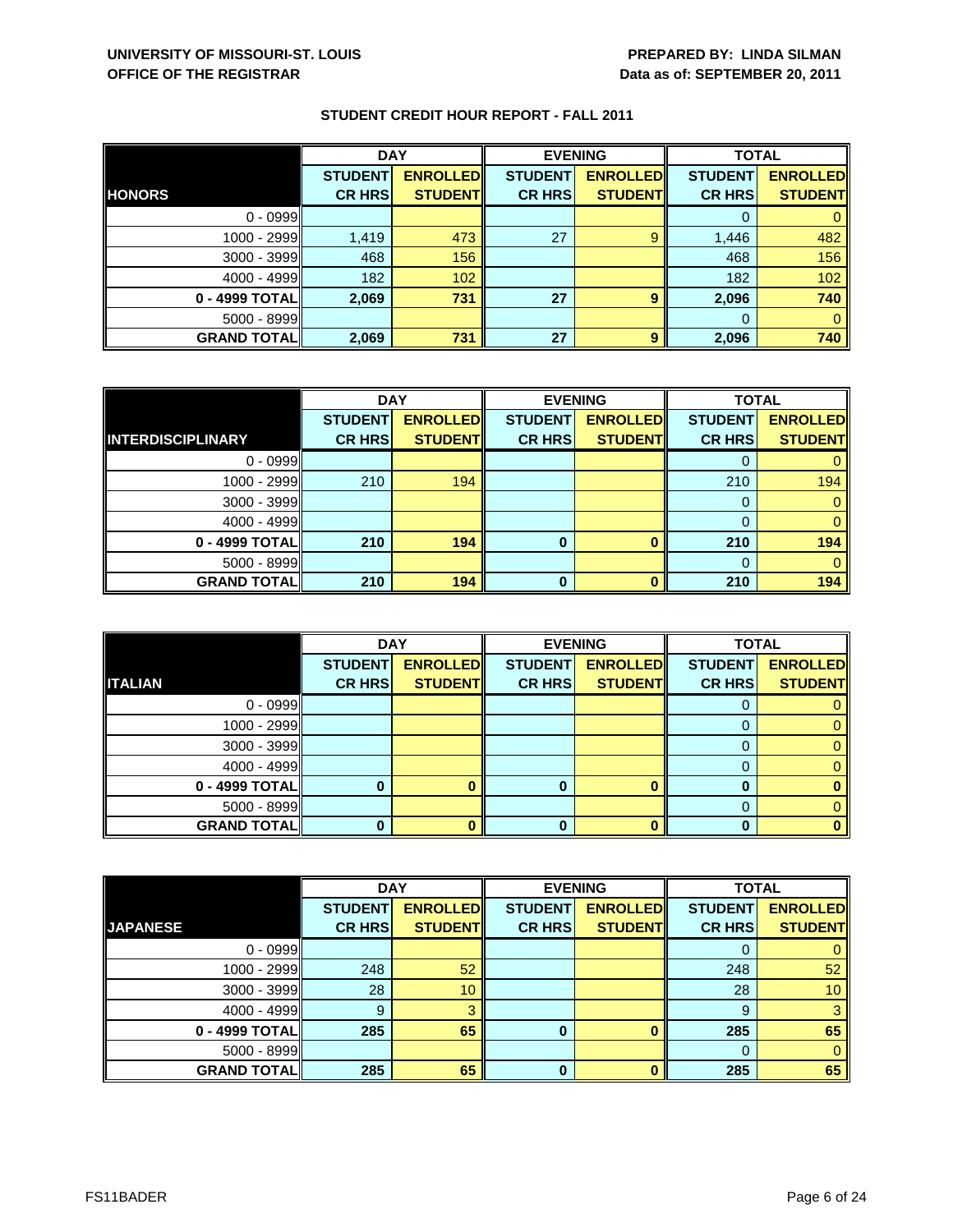|                    | <b>DAY</b>     |                 |                | <b>EVENING</b>  | <b>TOTAL</b>   |                 |
|--------------------|----------------|-----------------|----------------|-----------------|----------------|-----------------|
|                    | <b>STUDENT</b> | <b>ENROLLED</b> | <b>STUDENT</b> | <b>ENROLLED</b> | <b>STUDENT</b> | <b>ENROLLED</b> |
| LATIN              | <b>CR HRS</b>  | <b>STUDENT</b>  | <b>CR HRS</b>  | <b>STUDENT</b>  | <b>CR HRS</b>  | <b>STUDENT</b>  |
| $0 - 0999$         |                |                 |                |                 |                |                 |
| $1000 - 2999$      | 112            | 28              |                |                 | 112            | 28              |
| $3000 - 3999$      |                |                 |                |                 | 0              |                 |
| $4000 - 4999$      |                |                 |                |                 |                |                 |
| $0 - 4999$ TOTAL   | 112            | 28              | 0              |                 | 112            | 28              |
| $5000 - 8999$      |                |                 |                |                 | $\Omega$       |                 |
| <b>GRAND TOTAL</b> | 112            | 28              | 0              |                 | 112            | 28              |

|                    | <b>DAY</b>     |                 |                | <b>EVENING</b>  |                | <b>TOTAL</b>    |  |
|--------------------|----------------|-----------------|----------------|-----------------|----------------|-----------------|--|
|                    | <b>STUDENT</b> | <b>ENROLLED</b> | <b>STUDENT</b> | <b>ENROLLED</b> | <b>STUDENT</b> | <b>ENROLLED</b> |  |
| <b>MATHEMATICS</b> | <b>CR HRS</b>  | <b>STUDENT</b>  | <b>CR HRS</b>  | <b>STUDENT</b>  | <b>CR HRS</b>  | <b>STUDENT</b>  |  |
| $0 - 0999$         | 186            | 62              | 66             | 22              | 252            | 84              |  |
| $1000 - 2999$      | 4,908          | 1,525           | 1,768          | 544             | 6,676          | 2,069           |  |
| $3000 - 3999$      | 33             | 11              | 75             | 25              | 108            | 36              |  |
| $4000 - 4999$      | 183            | 61              | 246            | 82              | 429            | 143             |  |
| 0 - 4999 TOTAL     | 5,310          | 1,659           | 2,155          | 673             | 7,465          | 2,332           |  |
| $5000 - 8999$      | 91             | 34              |                |                 | 91             | 34              |  |
| <b>GRAND TOTAL</b> | 5,401          | 1,693           | 2,155          | 673             | 7,556          | 2,366           |  |

|                     | <b>DAY</b>                      |                                   |                                 | <b>EVENING</b>                    | <b>TOTAL</b>                    |                                   |
|---------------------|---------------------------------|-----------------------------------|---------------------------------|-----------------------------------|---------------------------------|-----------------------------------|
| <b>PHILOSOPHY</b>   | <b>STUDENT</b><br><b>CR HRS</b> | <b>ENROLLED</b><br><b>STUDENT</b> | <b>STUDENT</b><br><b>CR HRS</b> | <b>ENROLLED</b><br><b>STUDENT</b> | <b>STUDENT</b><br><b>CR HRS</b> | <b>ENROLLED</b><br><b>STUDENT</b> |
|                     |                                 |                                   |                                 |                                   |                                 |                                   |
| $0 - 0999$          |                                 |                                   |                                 |                                   | O                               |                                   |
| 1000 - 2999         | 2,148                           | 716                               | 180                             | 60                                | 2,328                           | 776                               |
| $3000 - 3999$       | 375                             | 125                               |                                 |                                   | 375                             | 125                               |
| $4000 - 4999$       | 204                             | 68                                |                                 |                                   | 204                             | 68                                |
| 0 - 4999 TOTAL      | 2,727                           | 909                               | 180                             | 60                                | 2,907                           | 969                               |
| $5000 - 8999$       | 196                             | 66                                |                                 |                                   | 196                             | 66                                |
| <b>GRAND TOTALI</b> | 2,923                           | 975                               | 180                             | 60                                | 3,103                           | 1,035                             |

|                    | <b>DAY</b>     |                 | <b>EVENING</b> |                 | <b>TOTAL</b>   |                 |
|--------------------|----------------|-----------------|----------------|-----------------|----------------|-----------------|
|                    | <b>STUDENT</b> | <b>ENROLLED</b> | <b>STUDENT</b> | <b>ENROLLED</b> | <b>STUDENT</b> | <b>ENROLLED</b> |
| <b>PHYSICS</b>     | <b>CR HRS</b>  | <b>STUDENT</b>  | <b>CR HRS</b>  | <b>STUDENT</b>  | <b>CR HRS</b>  | <b>STUDENT</b>  |
| $0 - 0999$         |                |                 |                |                 | 0              | $\mathbf{0}$    |
| 1000 - 2999        | 951            | 255             | 357            | 79              | 1,308          | 334             |
| 3000 - 3999        | 49             | 17              |                |                 | 49             | 17              |
| $4000 - 4999$      | 75             | 25              | 30             | 10              | 105            | 35              |
| 0 - 4999 TOTAL     | 1,075          | 297             | 387            | 89              | 1,462          | 386             |
| 5000 - 8999        | 121            | 46              |                |                 | 121            | 46              |
| <b>GRAND TOTAL</b> | 1,196          | 343             | 387            | 89              | 1,583          | 432             |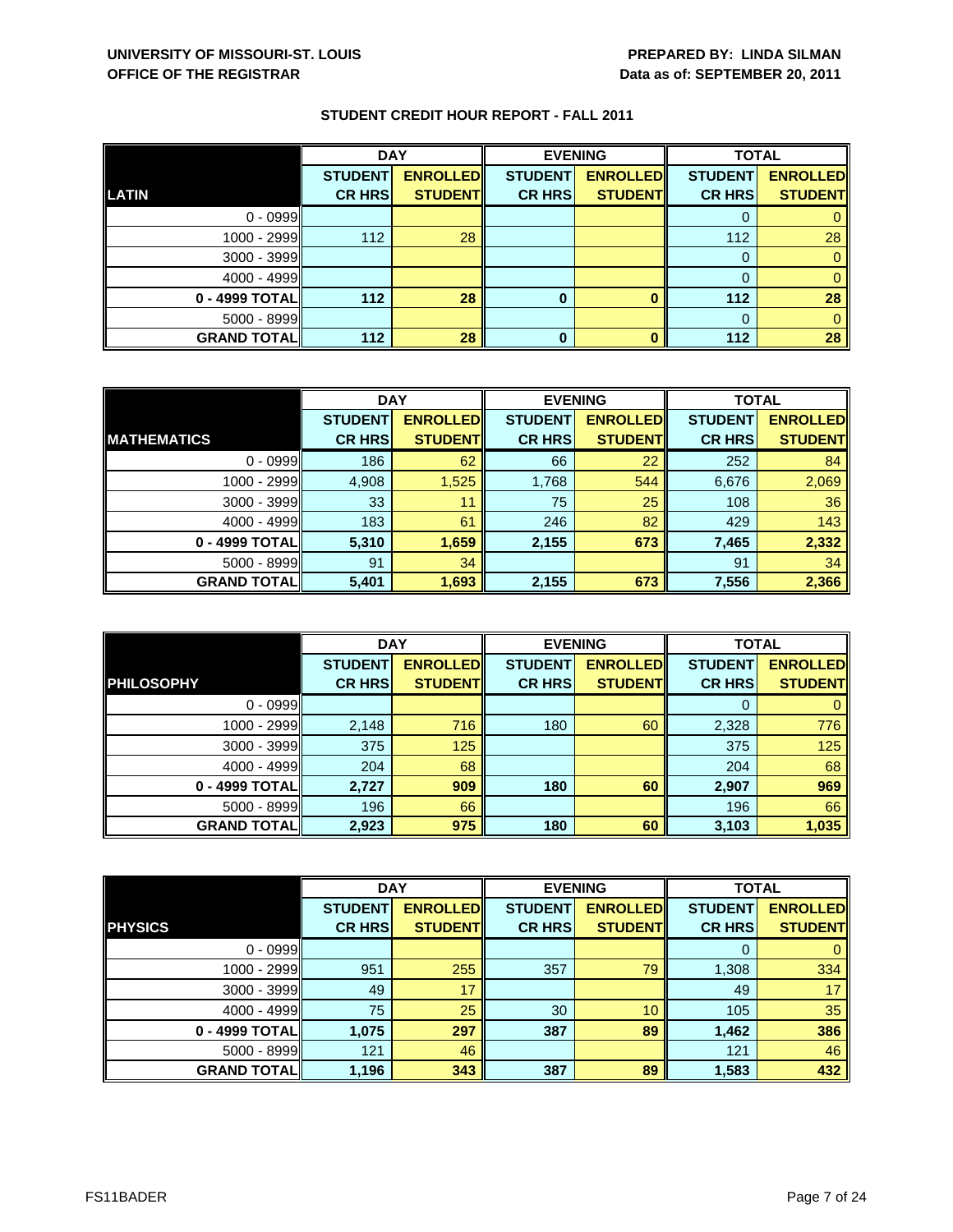|                          | <b>DAY</b>     |                 | <b>EVENING</b> |                 | <b>TOTAL</b>   |                 |
|--------------------------|----------------|-----------------|----------------|-----------------|----------------|-----------------|
|                          | <b>STUDENT</b> | <b>ENROLLED</b> | <b>STUDENT</b> | <b>ENROLLED</b> | <b>STUDENT</b> | <b>ENROLLED</b> |
| <b>POLITICAL SCIENCE</b> | <b>CR HRS</b>  | <b>STUDENT</b>  | <b>CR HRS</b>  | <b>STUDENT</b>  | <b>CR HRS</b>  | <b>STUDENT</b>  |
| $0 - 0999$               |                |                 |                |                 |                |                 |
| 1000 - 2999              | 1,173          | 391             | 96             | 32              | 1,269          | 423             |
| 3000 - 3999              | 369            | 122             | 30             | 10              | 399            | 132             |
| $4000 - 4999$            | 63             | 35              | 9              | 3               | 72             | 38              |
| 0 - 4999 TOTAL           | 1,605          | 548             | 135            | 45              | 1,740          | 593             |
| $5000 - 8999$            | 320            | 119             |                |                 | 320            | 119             |
| <b>GRAND TOTAL</b>       | 1,925          | 667             | 135            | 45              | 2,060          | 712             |

|                    | <b>DAY</b>     |                 |                | <b>EVENING</b>   |                | <b>TOTAL</b>    |  |
|--------------------|----------------|-----------------|----------------|------------------|----------------|-----------------|--|
|                    | <b>STUDENT</b> | <b>ENROLLED</b> | <b>STUDENT</b> | <b>ENROLLEDI</b> | <b>STUDENT</b> | <b>ENROLLED</b> |  |
| <b>PSYCHOLOGY</b>  | <b>CR HRS</b>  | <b>STUDENT</b>  | <b>CR HRS</b>  | <b>STUDENT</b>   | <b>CR HRS</b>  | <b>STUDENT</b>  |  |
| $0 - 0999$         |                |                 |                |                  |                |                 |  |
| 1000 - 2999        | 3,879          | 1,377           | 531            | 168              | 4,410          | 1,545           |  |
| $3000 - 3999$      | 905            | 308             | 20             | 9                | 925            | 317             |  |
| $4000 - 4999$      | 441            | 165             | 57             | 19               | 498            | 184             |  |
| 0 - 4999 TOTAL     | 5,225          | 1,850           | 608            | 196              | 5,833          | 2,046           |  |
| $5000 - 8999$      | 528            | 221             |                |                  | 528            | 221             |  |
| <b>GRAND TOTAL</b> | 5,753          | 2,071           | 608            | 196              | 6,361          | 2,267           |  |

|                     | <b>DAY</b>     |                 |                | <b>EVENING</b>  | <b>TOTAL</b>   |                 |
|---------------------|----------------|-----------------|----------------|-----------------|----------------|-----------------|
| <b>SCHOOL OF</b>    | <b>STUDENT</b> | <b>ENROLLED</b> | <b>STUDENT</b> | <b>ENROLLED</b> | <b>STUDENT</b> | <b>ENROLLED</b> |
| <b>SOCIAL WORK</b>  | <b>CR HRS</b>  | <b>STUDENT</b>  | <b>CR HRS</b>  | <b>STUDENT</b>  | <b>CR HRS</b>  | <b>STUDENT</b>  |
| $0 - 0999$          |                |                 |                |                 | O              |                 |
| 1000 - 2999         | 284            | 116             | 85             | 47              | 369            | 163             |
| $3000 - 3999$       | 582            | 194             | 216            | 72              | 798            | 266             |
| $4000 - 4999$       | 511            | 207             | 93             | 32              | 604            | 239             |
| 0 - 4999 TOTAL      | 1,377          | 517             | 394            | 151             | 1,771          | 668             |
| $5000 - 8999$       | 978            | 355             |                |                 | 978            | 355             |
| <b>GRAND TOTALI</b> | 2,355          | 872             | 394            | 151             | 2,749          | 1,023           |

|                    | <b>DAY</b>     |                 |                | <b>EVENING</b>  |                | <b>TOTAL</b>    |  |
|--------------------|----------------|-----------------|----------------|-----------------|----------------|-----------------|--|
|                    | <b>STUDENT</b> | <b>ENROLLED</b> | <b>STUDENT</b> | <b>ENROLLED</b> | <b>STUDENT</b> | <b>ENROLLED</b> |  |
| <b>SOCIOLOGY</b>   | <b>CR HRS</b>  | <b>STUDENT</b>  | <b>CR HRS</b>  | <b>STUDENT</b>  | <b>CR HRS</b>  | <b>STUDENT</b>  |  |
| $0 - 0999$         |                |                 |                |                 | 0              | $\mathbf{0}$    |  |
| 1000 - 2999        | 870            | 290             | 75             | 25              | 945            | 315             |  |
| 3000 - 3999        | 279            | 93              |                |                 | 279            | 93              |  |
| $4000 - 4999$      | 231            | 77              | 6              | റ               | 237            | 79              |  |
| 0 - 4999 TOTAL     | 1,380          | 460             | 81             | 27              | 1,461          | 487             |  |
| 5000 - 8999        | 3              |                 |                |                 | 3              |                 |  |
| <b>GRAND TOTAL</b> | 1,383          | 461             | 81             | 27              | 1,464          | 488             |  |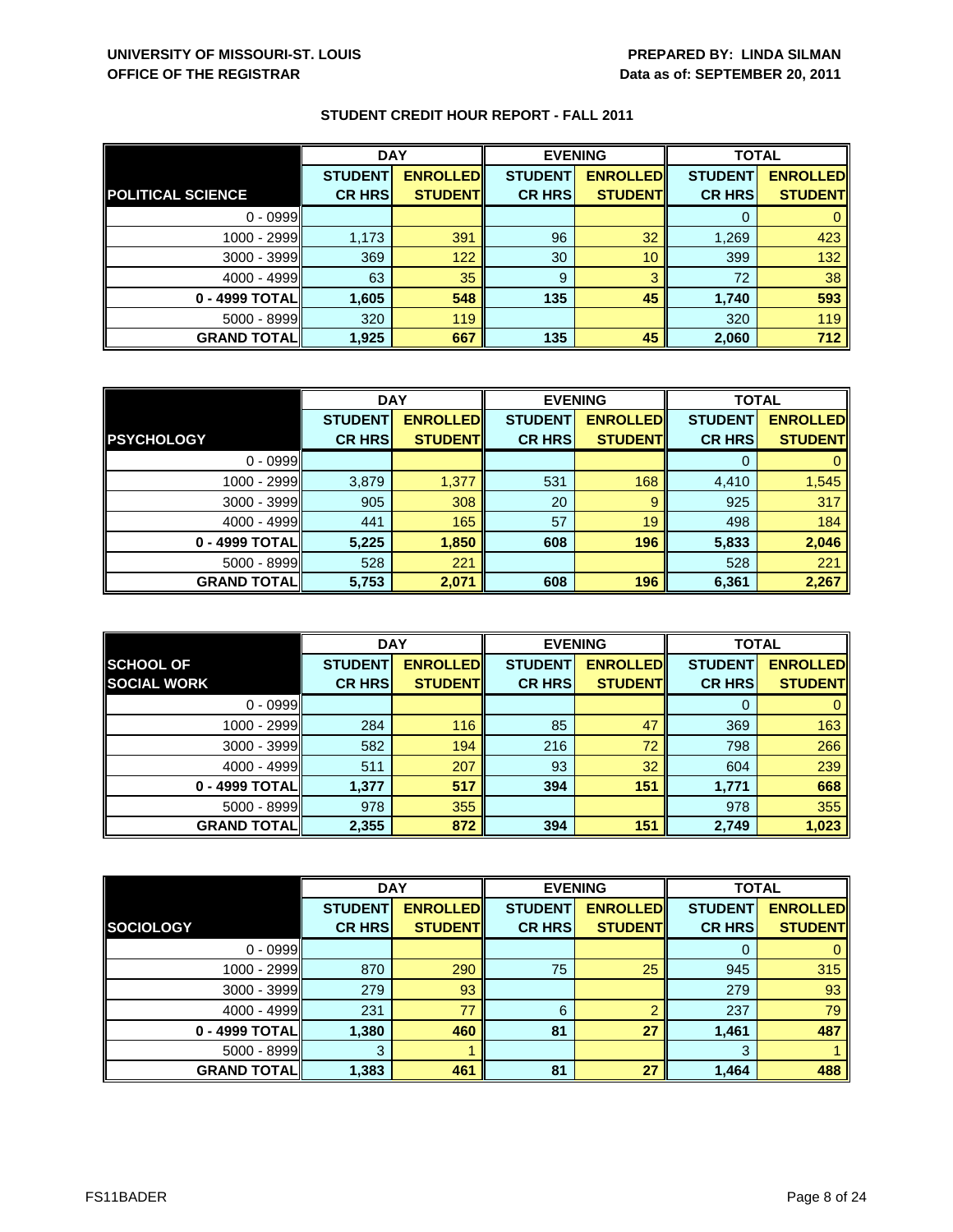|                    | <b>DAY</b>     |                 |                | <b>EVENING</b>  | <b>TOTAL</b>   |                 |
|--------------------|----------------|-----------------|----------------|-----------------|----------------|-----------------|
|                    | <b>STUDENT</b> | <b>ENROLLED</b> | <b>STUDENT</b> | <b>ENROLLED</b> | <b>STUDENT</b> | <b>ENROLLED</b> |
| <b>SPANISH</b>     | <b>CR HRS</b>  | <b>STUDENT</b>  | <b>CR HRS</b>  | <b>STUDENT</b>  | <b>CR HRS</b>  | <b>STUDENT</b>  |
| $0 - 0999$         |                |                 |                |                 |                |                 |
| 1000 - 2999        | 1,421          | 367             | 184            | 46              | 1,605          | 413             |
| 3000 - 3999        | 124            | 50              |                |                 | 124            | 50              |
| $4000 - 4999$      | 69             | 23              | 51             | 17              | 120            | 40              |
| 0 - 4999 TOTAL     | 1,614          | 440             | 235            | 63              | 1,849          | 503             |
| 5000 - 8999        | 42             | 14              |                |                 | 42             | 14              |
| <b>GRAND TOTAL</b> | 1,656          | 454             | 235            | 63              | 1,891          | 517             |

|                             | <b>DAY</b>     |                 | <b>EVENING</b> |                 | <b>TOTAL</b>    |                 |
|-----------------------------|----------------|-----------------|----------------|-----------------|-----------------|-----------------|
| <b>WOMEN'S &amp; GENDER</b> | <b>STUDENT</b> | <b>ENROLLED</b> | <b>STUDENT</b> | <b>ENROLLED</b> | <b>STUDENT</b>  | <b>ENROLLED</b> |
| <b>STUDIES</b>              | <b>CR HRS</b>  | <b>STUDENT</b>  | <b>CR HRS</b>  | <b>STUDENT</b>  | <b>CR HRS</b>   | <b>STUDENT</b>  |
| $0 - 0999$                  |                |                 |                |                 |                 |                 |
| 1000 - 2999II               | 195            | 65              |                |                 | 195             | 65              |
| 3000 - 3999                 | 27             | 9               |                |                 | 27              |                 |
| $4000 - 4999$               | 72             | 24              |                |                 | 72              | 24              |
| 0 - 4999 TOTAL              | 294            | 98              | 0              |                 | 294             | 98              |
| $5000 - 8999$               | 12             |                 |                |                 | 12 <sup>°</sup> |                 |
| <b>GRAND TOTAL</b>          | 306            | 102             | 0              |                 | 306             | 102             |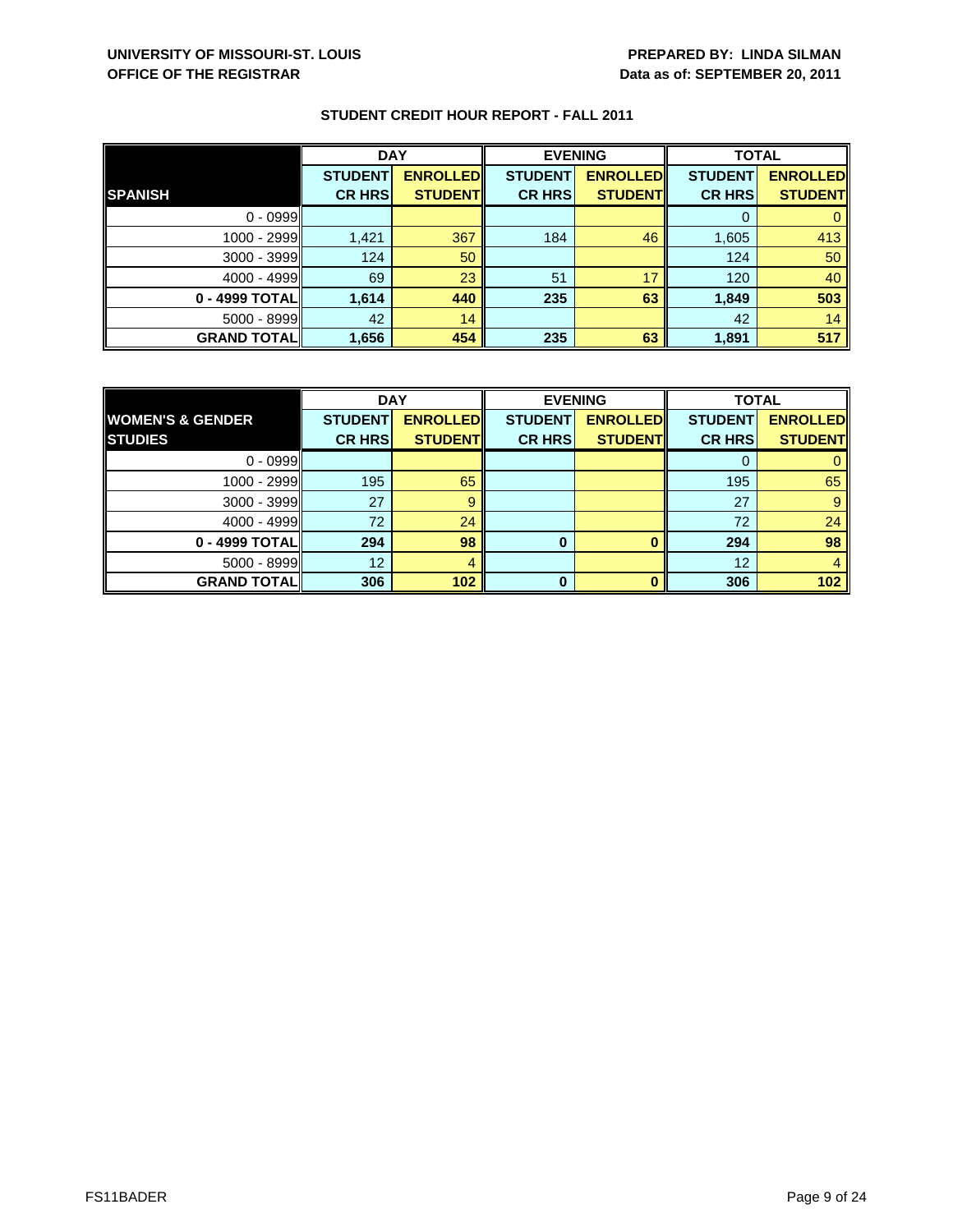|                      | <b>DAY</b>     |                 | <b>EVENING</b> |                 | <b>TOTAL</b>   |                 |
|----------------------|----------------|-----------------|----------------|-----------------|----------------|-----------------|
|                      | <b>STUDENT</b> | <b>ENROLLED</b> | <b>STUDENT</b> | <b>ENROLLED</b> | <b>STUDENT</b> | <b>ENROLLED</b> |
| <b>APPLIED MUSIC</b> | <b>CR HRS</b>  | <b>STUDENT</b>  | <b>CR HRS</b>  | <b>STUDENT</b>  | <b>CR HRS</b>  | <b>STUDENT</b>  |
| $0 - 0999$           |                |                 |                |                 |                |                 |
| 1000 - 2999          | 69             | 69              |                |                 | 69             | 69              |
| 3000 - 3999          | 43             | 43              |                |                 | 43             | 43              |
| $4000 - 4999$        | 22             | 11              |                |                 | 22             |                 |
| 0 - 4999 TOTAL       | 134            | 123             | 0              |                 | 134            | 123             |
| $5000 - 8999$        |                |                 |                |                 |                |                 |
| <b>GRAND TOTAL</b>   | 134            | 123             | $\bf{0}$       |                 | 134            | 123             |

|                      | <b>DAY</b>     |                 | <b>EVENING</b> |                 | <b>TOTAL</b>   |                 |
|----------------------|----------------|-----------------|----------------|-----------------|----------------|-----------------|
|                      | <b>STUDENT</b> | <b>ENROLLED</b> | <b>STUDENT</b> | <b>ENROLLED</b> | <b>STUDENT</b> | <b>ENROLLED</b> |
| <b>ART EDUCATION</b> | <b>CR HRS</b>  | <b>STUDENT</b>  | <b>CR HRS</b>  | <b>STUDENT</b>  | <b>CR HRS</b>  | <b>STUDENT</b>  |
| $0 - 0999$           |                |                 |                |                 |                |                 |
| 1000 - 2999          | 144            | 48              |                |                 | 144            | 48              |
| $3000 - 3999$        |                |                 |                |                 | O              |                 |
| $4000 - 4999$        | 42             | 14              | 9              | વ               | 51             | 17              |
| 0 - 4999 TOTAL       | 186            | 62              | 9              | 3               | 195            | 65              |
| $5000 - 8999$        | 43             | 15              |                |                 | 43             | 15              |
| <b>GRAND TOTAL</b>   | 229            | 77              | 9              | 2               | 238            | 80              |

|                    | <b>DAY</b>     |                 | <b>EVENING</b> |                 | <b>TOTAL</b>   |                 |
|--------------------|----------------|-----------------|----------------|-----------------|----------------|-----------------|
|                    | <b>STUDENT</b> | <b>ENROLLED</b> | <b>STUDENT</b> | <b>ENROLLED</b> | <b>STUDENT</b> | <b>ENROLLED</b> |
| <b>ART HISTORY</b> | <b>CR HRS</b>  | <b>STUDENT</b>  | <b>CR HRS</b>  | <b>STUDENT</b>  | <b>CR HRS</b>  | <b>STUDENT</b>  |
| $0 - 0999$         |                |                 |                |                 | O              |                 |
| 1000 - 2999        | 1,392          | 464             | 234            | 78              | 1,626          | 542             |
| $3000 - 3999$      | 153            | 51              |                |                 | 153            | 51              |
| $4000 - 4999$      | 51             | 17              |                |                 | 51             | 17              |
| 0 - 4999 TOTAL     | 1,596          | 532             | 234            | 78              | 1,830          | 610             |
| $5000 - 8999$      |                |                 |                |                 | $\Omega$       | 0               |
| <b>GRAND TOTAL</b> | 1,596          | 532             | 234            | 78              | 1,830          | 610             |

|                      | <b>DAY</b>     |                 |                | <b>EVENING</b>  |                | <b>TOTAL</b>    |  |
|----------------------|----------------|-----------------|----------------|-----------------|----------------|-----------------|--|
|                      | <b>STUDENT</b> | <b>ENROLLED</b> | <b>STUDENT</b> | <b>ENROLLED</b> | <b>STUDENT</b> | <b>ENROLLED</b> |  |
| <b>COMMUNICATION</b> | <b>CR HRS</b>  | <b>STUDENT</b>  | <b>CR HRS</b>  | <b>STUDENT</b>  | <b>CR HRS</b>  | <b>STUDENT</b>  |  |
| $0 - 0999$           |                |                 |                |                 | O              | 0               |  |
| 1000 - 2999          | 2,265          | 755             | 33             | 11              | 2,298          | 766             |  |
| $3000 - 3999$        | 1,206          | 402             |                |                 | 1,206          | 402             |  |
| $4000 - 4999$        | 203            | 64              |                |                 | 203            | 64              |  |
| 0 - 4999 TOTAL       | 3,674          | 1,221           | 33             | 11              | 3,707          | 1,232           |  |
| $5000 - 8999$        | 156            | 52              |                |                 | 156            | 52              |  |
| <b>GRAND TOTAL</b>   | 3,830          | 1,273           | 33             | 11              | 3,863          | 1,284           |  |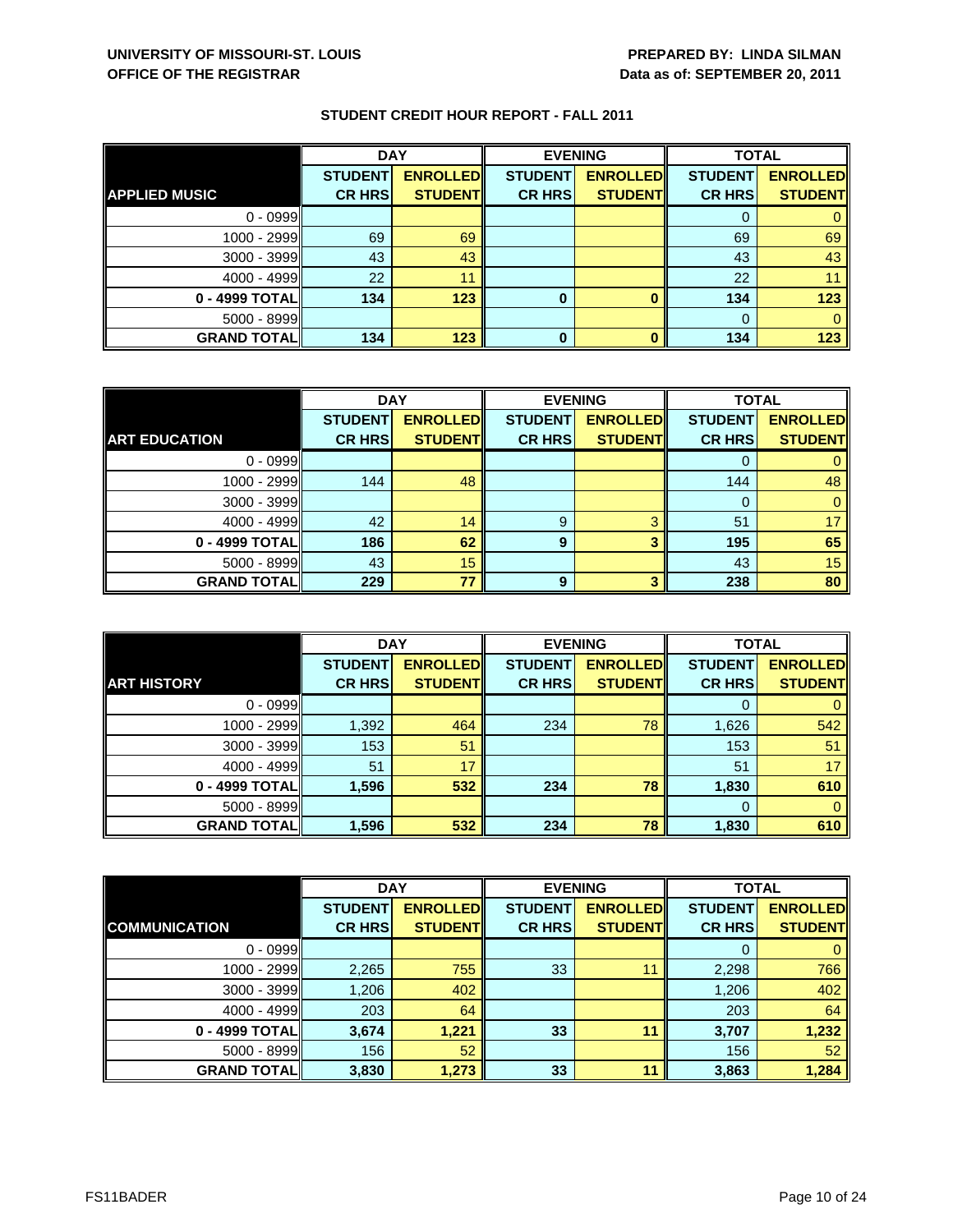|                    | <b>DAY</b>     |                 | <b>EVENING</b> |                 | <b>TOTAL</b>   |                 |
|--------------------|----------------|-----------------|----------------|-----------------|----------------|-----------------|
| <b>ENSEMBLE</b>    | <b>STUDENT</b> | <b>ENROLLED</b> | <b>STUDENT</b> | <b>ENROLLED</b> | <b>STUDENT</b> | <b>ENROLLED</b> |
| <b>PERFORMANCE</b> | <b>CR HRS</b>  | <b>STUDENT</b>  | <b>CR HRS</b>  | <b>STUDENT</b>  | <b>CR HRS</b>  | <b>STUDENT</b>  |
| $0 - 0999$         |                |                 |                |                 |                |                 |
| 1000 - 2999        | 207            | 207             | 31             | 31              | 238            | 238             |
| 3000 - 3999        |                |                 |                |                 | 0              |                 |
| $4000 - 4999$      | 9              |                 |                |                 | 9              | 9               |
| 0 - 4999 TOTAL     | 216            | 216             | 31             | 31              | 247            | 247             |
| 5000 - 8999        |                |                 |                |                 | $\Omega$       |                 |
| <b>GRAND TOTAL</b> | 216            | 216             | 31             | 31              | 247            | 247             |

|                      | <b>DAY</b>     |                 | <b>EVENING</b> |                 | <b>TOTAL</b>   |                 |
|----------------------|----------------|-----------------|----------------|-----------------|----------------|-----------------|
|                      | <b>STUDENT</b> | <b>ENROLLED</b> | <b>STUDENT</b> | <b>ENROLLED</b> | <b>STUDENT</b> | <b>ENROLLED</b> |
| <b>MEDIA STUDIES</b> | <b>CR HRS</b>  | <b>STUDENT</b>  | <b>CR HRS</b>  | <b>STUDENT</b>  | <b>CR HRS</b>  | <b>STUDENT</b>  |
| $0 - 0999$           |                |                 |                |                 |                |                 |
| 1000 - 2999          | 1,278          | 426             |                |                 | 1,278          | 426             |
| $3000 - 3999$        | 368            | 118             |                |                 | 368            | 118             |
| 4000 - 4999          |                |                 |                |                 | 0              | 0               |
| 0 - 4999 TOTAL       | 1,646          | 544             | 0              |                 | 1,646          | 544             |
| $5000 - 8999$        |                |                 |                |                 |                |                 |
| <b>GRAND TOTAL</b>   | 1,646          | 544             | O              |                 | 1,646          | 544             |

|                        | <b>DAY</b>                      |                                   |                                 | <b>EVENING</b>                    | <b>TOTAL</b>                    |                                   |
|------------------------|---------------------------------|-----------------------------------|---------------------------------|-----------------------------------|---------------------------------|-----------------------------------|
| <b>MUSIC EDUCATION</b> | <b>STUDENT</b><br><b>CR HRS</b> | <b>ENROLLED</b><br><b>STUDENT</b> | <b>STUDENT</b><br><b>CR HRS</b> | <b>ENROLLED</b><br><b>STUDENT</b> | <b>STUDENT</b><br><b>CR HRS</b> | <b>ENROLLED</b><br><b>STUDENT</b> |
|                        |                                 |                                   |                                 |                                   |                                 |                                   |
| $0 - 0999$             |                                 |                                   |                                 |                                   | O                               |                                   |
| 1000 - 2999            |                                 |                                   |                                 |                                   |                                 | 0                                 |
| 3000 - 3999            | 197                             | 68                                | 24                              | 8                                 | 221                             | 76                                |
| $4000 - 4999$          |                                 |                                   |                                 |                                   | 0                               | 0                                 |
| 0 - 4999 TOTAL         | 197                             | 68                                | 24                              | 8                                 | 221                             | 76                                |
| $5000 - 8999$          | 66                              | 22                                |                                 |                                   | 66                              | 22                                |
| <b>GRAND TOTALI</b>    | 263                             | 90                                | 24                              | 8                                 | 287                             | 98                                |

|                      | <b>DAY</b>     |                 | <b>EVENING</b> |                 | <b>TOTAL</b>   |                 |
|----------------------|----------------|-----------------|----------------|-----------------|----------------|-----------------|
|                      | <b>STUDENT</b> | <b>ENROLLED</b> | <b>STUDENT</b> | <b>ENROLLED</b> | <b>STUDENT</b> | <b>ENROLLED</b> |
| <b>MUSIC HISTORY</b> | <b>CR HRS</b>  | <b>STUDENT</b>  | <b>CR HRS</b>  | <b>STUDENT</b>  | <b>CR HRS</b>  | <b>STUDENT</b>  |
| $0 - 0999$           |                |                 |                |                 | 0              | $\mathbf{0}$    |
| 1000 - 2999          | 756            | 252             |                |                 | 756            | 252             |
| 3000 - 3999          |                |                 |                |                 | 0              | $\mathbf{0}$    |
| 4000 - 4999          | 48             | 16              |                |                 | 48             | 16              |
| 0 - 4999 TOTAL       | 804            | 268             | 0              |                 | 804            | 268             |
| $5000 - 8999$        |                |                 |                |                 | $\Omega$       | $\Omega$        |
| <b>GRAND TOTAL</b>   | 804            | 268             | $\bf{0}$       | O               | 804            | 268             |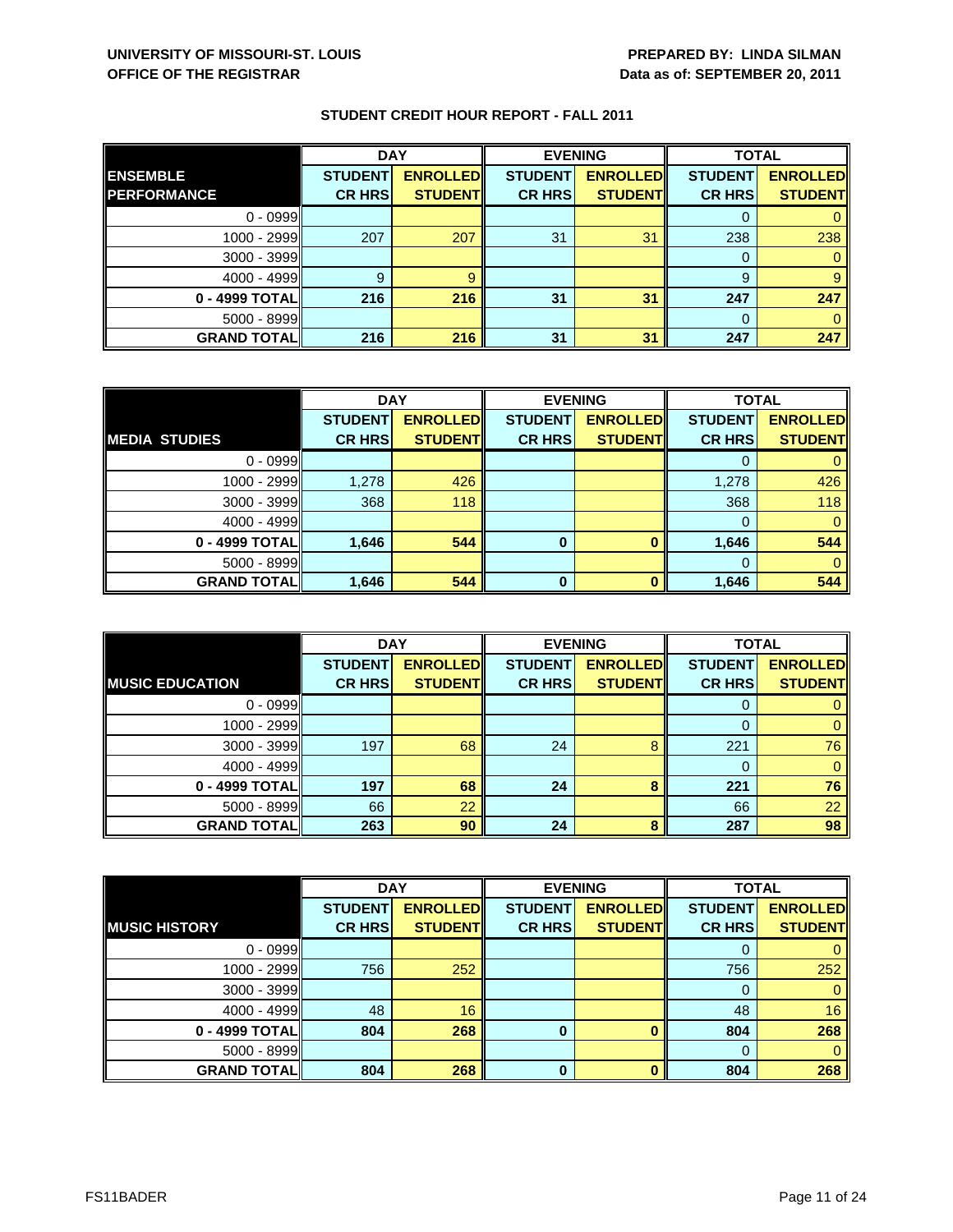|                    | <b>DAY</b>     |                 | <b>EVENING</b> |                 | <b>TOTAL</b>   |                 |
|--------------------|----------------|-----------------|----------------|-----------------|----------------|-----------------|
|                    | <b>STUDENT</b> | <b>ENROLLED</b> | <b>STUDENT</b> | <b>ENROLLED</b> | <b>STUDENT</b> | <b>ENROLLED</b> |
| <b>PEDAGOGY</b>    | <b>CR HRS</b>  | <b>STUDENT</b>  | <b>CR HRS</b>  | <b>STUDENT</b>  | <b>CR HRS</b>  | <b>STUDENT</b>  |
| $0 - 0999$         |                |                 |                |                 |                |                 |
| $1000 - 2999$      | 40             | 20              |                |                 | 40             | 20              |
| $3000 - 3999$      |                |                 |                |                 |                |                 |
| $4000 - 4999$      |                |                 |                |                 |                |                 |
| 0 - 4999 TOTAL     | 40             | 20              | 0              |                 | 40             | 20              |
| $5000 - 8999$      |                |                 |                |                 | $\Omega$       |                 |
| <b>GRAND TOTAL</b> | 40             | 20              | 0              |                 | 40             | 20              |

|                    | <b>DAY</b>     |                 | <b>EVENING</b> |                 | <b>TOTAL</b>   |                 |
|--------------------|----------------|-----------------|----------------|-----------------|----------------|-----------------|
|                    | <b>STUDENT</b> | <b>ENROLLED</b> | <b>STUDENT</b> | <b>ENROLLED</b> | <b>STUDENT</b> | <b>ENROLLED</b> |
| <b>PRACTICUM</b>   | <b>CR HRS</b>  | <b>STUDENT</b>  | <b>CR HRS</b>  | <b>STUDENT</b>  | <b>CR HRS</b>  | <b>STUDENT</b>  |
| $0 - 0999$         |                |                 |                |                 |                |                 |
| 1000 - 2999        | 70             | 70              |                |                 | 70             | 70              |
| 3000 - 3999        | 44             | 26              |                |                 | 44             | 26              |
| $4000 - 4999$      |                |                 |                |                 |                |                 |
| 0 - 4999 TOTAL     | 115            | 97              | 0              |                 | 115            | 97              |
| $5000 - 8999$      |                |                 |                |                 | 0              |                 |
| <b>GRAND TOTAL</b> | 115            | 97              |                |                 | 115            | 97              |

|                    | <b>DAY</b>                      |                                    | <b>EVENING</b>                  |                                   | <b>TOTAL</b>                    |                                   |
|--------------------|---------------------------------|------------------------------------|---------------------------------|-----------------------------------|---------------------------------|-----------------------------------|
| <b>STUDIO ART</b>  | <b>STUDENT</b><br><b>CR HRS</b> | <b>ENROLLED</b><br><b>STUDENTI</b> | <b>STUDENT</b><br><b>CR HRS</b> | <b>ENROLLED</b><br><b>STUDENT</b> | <b>STUDENT</b><br><b>CR HRS</b> | <b>ENROLLED</b><br><b>STUDENT</b> |
|                    |                                 |                                    |                                 |                                   |                                 |                                   |
| $0 - 0999$         |                                 |                                    |                                 |                                   |                                 |                                   |
| 1000 - 2999        | 1,080                           | 359                                | 354                             | 118                               | 1,434                           | 477                               |
| $3000 - 3999$      | 285                             | 95                                 | 18                              | 6                                 | 303                             | 101                               |
| $4000 - 4999$      | 153                             | 51                                 |                                 |                                   | 153                             | 51                                |
| 0 - 4999 TOTAL     | 1,518                           | 505                                | 372                             | 124                               | 1,890                           | 629                               |
| $5000 - 8999$      |                                 |                                    |                                 |                                   | 0                               | 0                                 |
| <b>GRAND TOTAL</b> | 1,518                           | 505                                | 372                             | 124                               | 1,890                           | 629                               |

|                    | <b>DAY</b>     |                 |                | <b>EVENING</b>  | <b>TOTAL</b>   |                 |
|--------------------|----------------|-----------------|----------------|-----------------|----------------|-----------------|
|                    | <b>STUDENT</b> | <b>ENROLLED</b> | <b>STUDENT</b> | <b>ENROLLED</b> | <b>STUDENT</b> | <b>ENROLLED</b> |
| <b>THEATRE</b>     | <b>CR HRS</b>  | <b>STUDENT</b>  | <b>CR HRS</b>  | <b>STUDENT</b>  | <b>CR HRSI</b> | <b>STUDENT</b>  |
| $0 - 0999$         |                |                 |                |                 |                |                 |
| $1000 - 2999$      |                |                 |                |                 |                | 0               |
| $3000 - 3999$      |                |                 |                |                 | 0              | 0.              |
| $4000 - 4999$      |                |                 |                |                 |                |                 |
| $0 - 4999$ TOTAL   |                |                 | 0              |                 |                |                 |
| $5000 - 8999$      |                |                 |                |                 | $\Omega$       |                 |
| <b>GRAND TOTAL</b> |                |                 |                |                 |                |                 |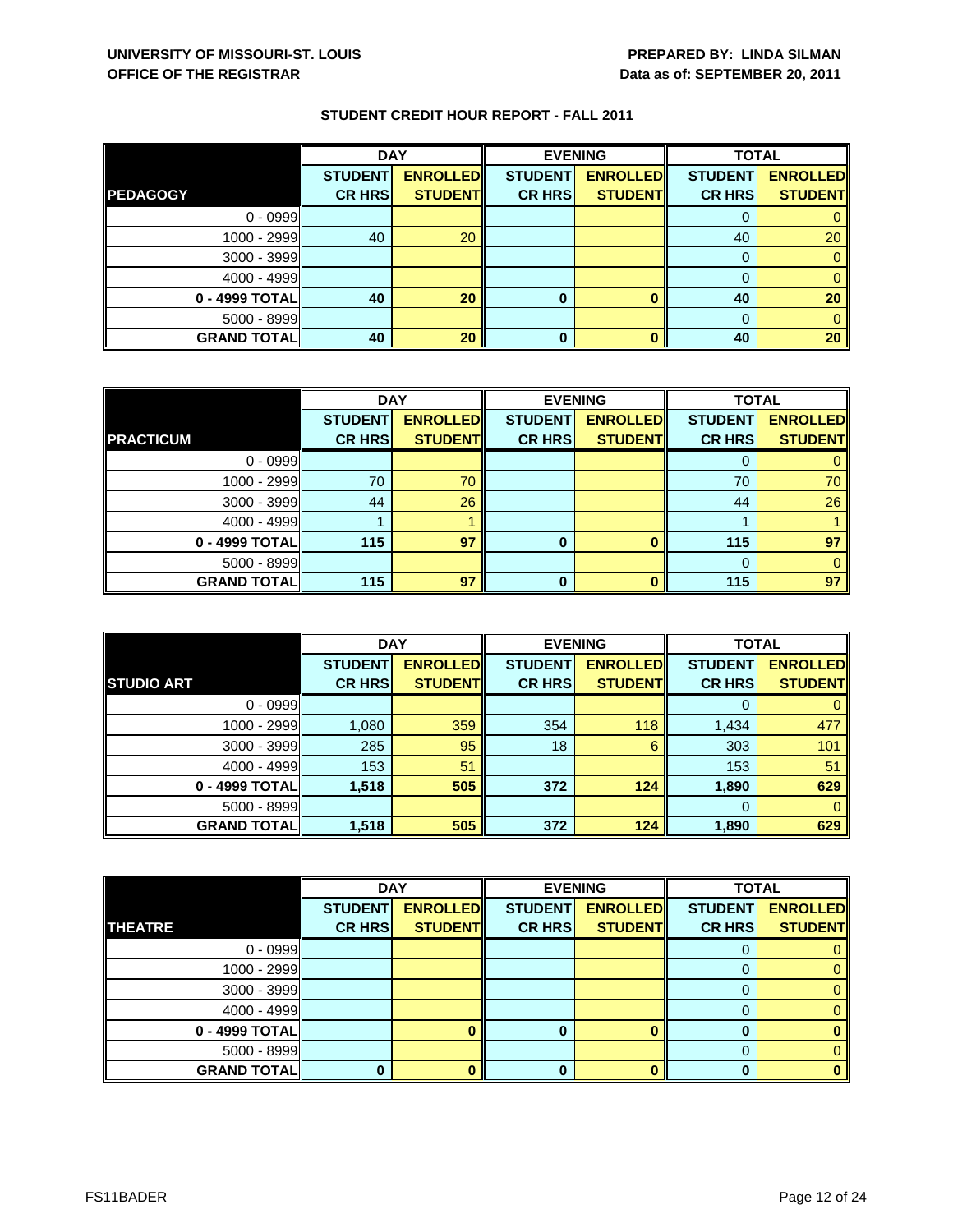|                          | <b>DAY</b>     |                 | <b>EVENING</b> |                 | <b>TOTAL</b>   |                 |
|--------------------------|----------------|-----------------|----------------|-----------------|----------------|-----------------|
|                          | <b>STUDENT</b> | <b>ENROLLED</b> | <b>STUDENT</b> | <b>ENROLLED</b> | <b>STUDENT</b> | <b>ENROLLED</b> |
| <b>THEATRE AND DANCE</b> | <b>CR HRS</b>  | <b>STUDENT</b>  | <b>CR HRS</b>  | <b>STUDENT</b>  | <b>CR HRS</b>  | <b>STUDENT</b>  |
| $0 - 0999$               |                |                 |                |                 |                |                 |
| $1000 - 2999$            | 900            | 321             | 105            | 35              | 1,005          | 356             |
| $3000 - 3999$            | 70             | 27              |                |                 | 70             | 27              |
| $4000 - 4999$            | 25             |                 |                |                 | 25             |                 |
| 0 - 4999 TOTALI          | 995            | 357             | 105            | 35              | 1,100          | 392             |
| $5000 - 8999$            |                |                 |                |                 |                |                 |
| <b>GRAND TOTAL</b>       | 995            | 357             | 105            | 35              | 1,100          | 392             |

|                                 | <b>DAY</b>     |                 | <b>EVENING</b> |                 | <b>TOTAL</b>   |                 |
|---------------------------------|----------------|-----------------|----------------|-----------------|----------------|-----------------|
|                                 | <b>STUDENT</b> | <b>ENROLLED</b> | <b>STUDENT</b> | <b>ENROLLED</b> | <b>STUDENT</b> | <b>ENROLLED</b> |
| <b>THEORY &amp; COMPOSITION</b> | <b>CR HRS</b>  | <b>STUDENT</b>  | <b>CR HRS</b>  | <b>STUDENT</b>  | <b>CR HRS</b>  | <b>STUDENT</b>  |
| $0 - 0999$                      |                |                 |                |                 |                |                 |
| $1000 - 2999$                   | 167            | 83              |                |                 | 167            | 83              |
| $3000 - 3999$                   | 34             | 17              |                |                 | 34             | 17              |
| $4000 - 4999$                   |                |                 |                |                 |                |                 |
| 0 - 4999 TOTAL                  | 201            | 100             | 0              |                 | 201            | 100             |
| $5000 - 8999$                   |                |                 |                |                 |                |                 |
| <b>GRAND TOTALI</b>             | 201            | 100             | ŋ              |                 | 201            | 100             |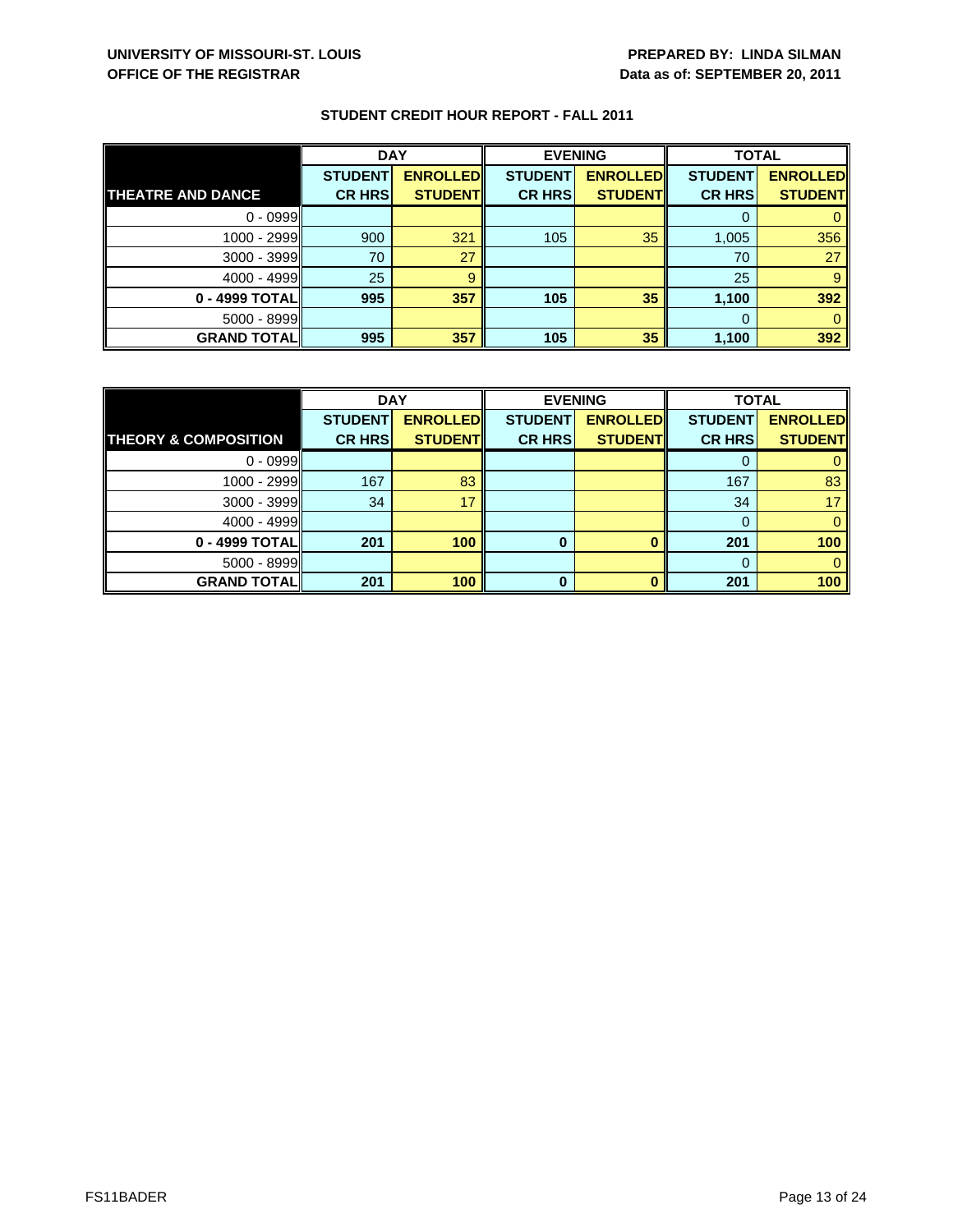|                    | <b>DAY</b>     |                 |                | <b>EVENING</b>  |                | <b>TOTAL</b>    |  |
|--------------------|----------------|-----------------|----------------|-----------------|----------------|-----------------|--|
|                    | <b>STUDENT</b> | <b>ENROLLED</b> | <b>STUDENT</b> | <b>ENROLLED</b> | <b>STUDENT</b> | <b>ENROLLED</b> |  |
| <b>ACCOUNTING</b>  | <b>CR HRS</b>  | <b>STUDENTI</b> | <b>CR HRS</b>  | <b>STUDENT</b>  | <b>CR HRS</b>  | <b>STUDENT</b>  |  |
| $0 - 0999$         |                |                 |                |                 |                |                 |  |
| 1000 - 2999        | 1,200          | 400             | 234            | 78              | 1,434          | 478             |  |
| $3000 - 3999$      | 771            | 257             | 513            | 171             | 1,284          | 428             |  |
| $4000 - 4999$      | 213            | 71              | 297            | 99              | 510            | 170             |  |
| 0 - 4999 TOTAL     | 2,184          | 728             | 1,044          | 348             | 3,228          | 1,076           |  |
| $5000 - 8999$      | 672            | 224             |                |                 | 672            | 224             |  |
| <b>GRAND TOTAL</b> | 2,856          | 952             | 1,044          | 348             | 3,900          | 1,300           |  |

|                       | <b>DAY</b>     |                 | <b>EVENING</b> |                 | <b>TOTAL</b>   |                 |
|-----------------------|----------------|-----------------|----------------|-----------------|----------------|-----------------|
| <b>BUSINESS</b>       | <b>STUDENT</b> | <b>ENROLLED</b> | <b>STUDENT</b> | <b>ENROLLED</b> | <b>STUDENT</b> | <b>ENROLLED</b> |
| <b>ADMINISTRATION</b> | <b>CR HRS</b>  | <b>STUDENT</b>  | <b>CR HRS</b>  | <b>STUDENT</b>  | <b>CR HRS</b>  | <b>STUDENT</b>  |
| $0 - 0999$            |                |                 |                |                 |                |                 |
| 1000 - 2999           | 1,158          | 386             | 255            | 85              | 1,413          | 471             |
| 3000 - 3999           | 36             | 12              |                |                 | 36             | 12              |
| $4000 - 4999$         |                |                 |                |                 | $\Omega$       | 0               |
| 0 - 4999 TOTAL        | 1,194          | 398             | 255            | 85              | 1,449          | 483             |
| 5000 - 8999           | 738            | 249             |                |                 | 738            | 249             |
| <b>GRAND TOTAL</b>    | 1,932          | 647             | 255            | 85              | 2,187          | 732             |

|                     | <b>DAY</b>     |                 | <b>EVENING</b> |                 | <b>TOTAL</b>   |                 |
|---------------------|----------------|-----------------|----------------|-----------------|----------------|-----------------|
|                     | <b>STUDENT</b> | <b>ENROLLED</b> | <b>STUDENT</b> | <b>ENROLLED</b> | <b>STUDENT</b> | <b>ENROLLED</b> |
| <b>FINANCE</b>      | <b>CR HRS</b>  | <b>STUDENT</b>  | <b>CR HRS</b>  | <b>STUDENT</b>  | <b>CR HRS</b>  | <b>STUDENT</b>  |
| $0 - 0999$          |                |                 |                |                 | O              |                 |
| 1000 - 2999         | 51             | 17              |                |                 | 51             | 17              |
| $3000 - 3999$       | 1,335          | 453             | 633            | 223             | 1,968          | 676             |
| $4000 - 4999$       |                |                 |                |                 | 0              | 0               |
| 0 - 4999 TOTAL      | 1,386          | 470             | 633            | 223             | 2,019          | 693             |
| $5000 - 8999$       | 405            | 135             |                |                 | 405            | 135             |
| <b>GRAND TOTALI</b> | 1,791          | 605             | 633            | 223             | 2,424          | 828             |

|                    | <b>DAY</b>     |                  | <b>EVENING</b> |                 | <b>TOTAL</b>   |                 |
|--------------------|----------------|------------------|----------------|-----------------|----------------|-----------------|
| <b>INFORMATION</b> | <b>STUDENT</b> | <b>ENROLLEDI</b> | <b>STUDENT</b> | <b>ENROLLED</b> | <b>STUDENT</b> | <b>ENROLLED</b> |
| <b>SYSTEMS</b>     | <b>CR HRS</b>  | <b>STUDENT</b>   | <b>CR HRS</b>  | <b>STUDENT</b>  | <b>CR HRS</b>  | <b>STUDENT</b>  |
| $0 - 0999$         |                |                  |                |                 | O              | $\mathbf{0}$    |
| 1000 - 2999        | 1,332          | 444              | 378            | 126             | 1,710          | 570             |
| $3000 - 3999$      | 15             | 5                | 423            | 141             | 438            | 146             |
| $4000 - 4999$      |                |                  | 57             | 19              | 57             | 19              |
| 0 - 4999 TOTAL     | 1,347          | 449              | 858            | 286             | 2,205          | 735             |
| $5000 - 8999$      | 465            | 155              |                |                 | 465            | 155             |
| <b>GRAND TOTAL</b> | 1,812          | 604              | 858            | 286             | 2,670          | 890             |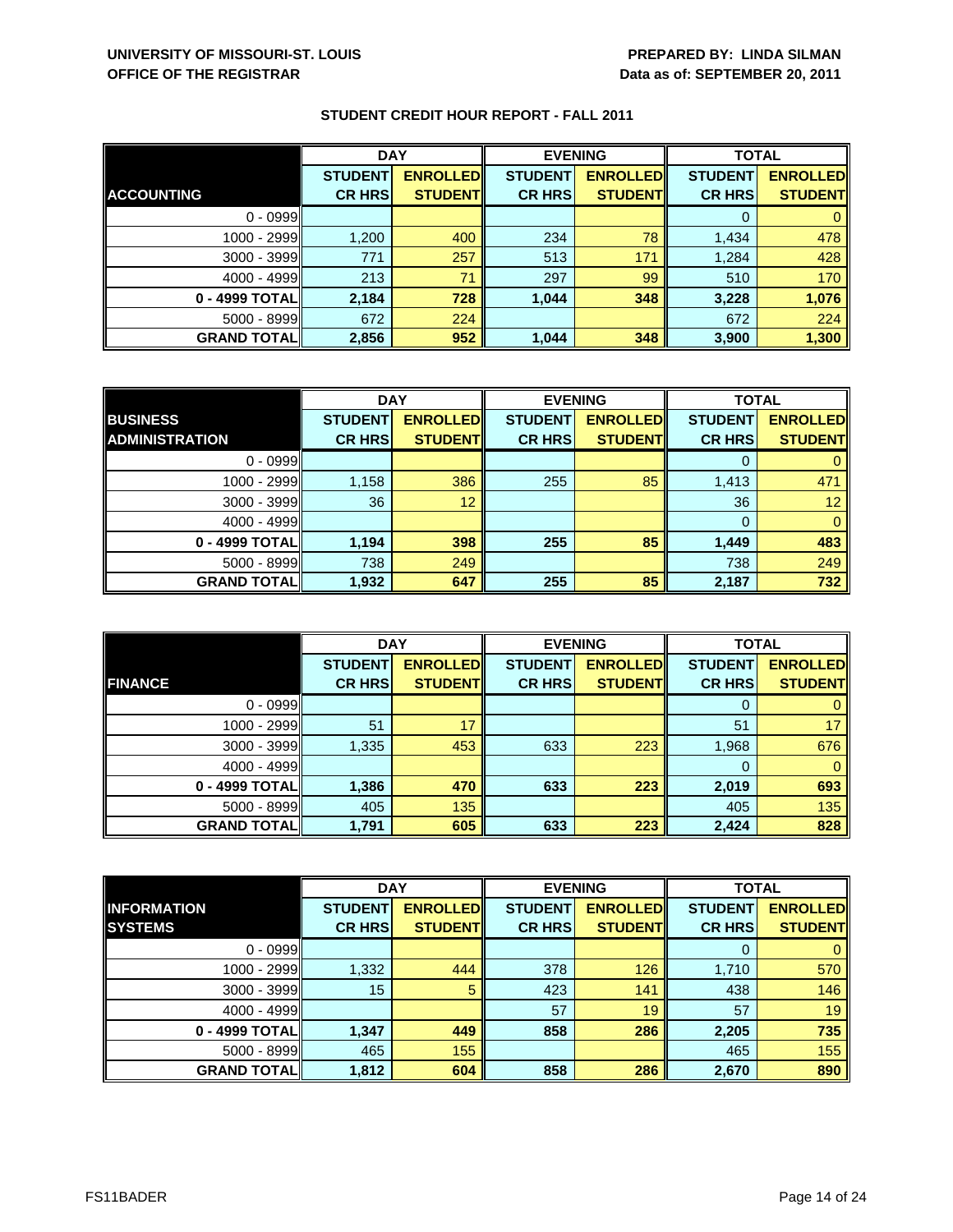| <b>LOGISTICS &amp;</b> | <b>DAY</b>     |                 | <b>EVENING</b> |                 | <b>TOTAL</b>   |                 |
|------------------------|----------------|-----------------|----------------|-----------------|----------------|-----------------|
| <b>OPERATIONS</b>      | <b>STUDENT</b> | <b>ENROLLED</b> | <b>STUDENT</b> | <b>ENROLLED</b> | <b>STUDENT</b> | <b>ENROLLED</b> |
| <b>IMANAGEMENT</b>     | <b>CR HRS</b>  | <b>STUDENTI</b> | <b>CR HRS</b>  | <b>STUDENT</b>  | <b>CR HRS</b>  | <b>STUDENT</b>  |
| $0 - 0999$             |                |                 |                |                 |                |                 |
| 1000 - 2999            |                |                 |                |                 |                |                 |
| $3000 - 3999$          | 1,050          | 350             | 492            | 164             | 1,542          | 514             |
| $4000 - 4999$          | 54             | 18              |                |                 | 54             | 18              |
| 0 - 4999 TOTAL         | 1,104          | 368             | 492            | 164             | 1,596          | 532             |
| $5000 - 8999$          | 375            | 125             |                |                 | 375            | 125             |
| <b>GRAND TOTAL</b>     | 1,479          | 493             | 492            | 164             | 1,971          | 657             |

|                    | <b>DAY</b>     |                 |                | <b>EVENING</b>  | <b>TOTAL</b>   |                 |
|--------------------|----------------|-----------------|----------------|-----------------|----------------|-----------------|
|                    | <b>STUDENT</b> | <b>ENROLLED</b> | <b>STUDENT</b> | <b>ENROLLED</b> | <b>STUDENT</b> | <b>ENROLLED</b> |
| <b>MANAGEMENT</b>  | <b>CR HRS</b>  | <b>STUDENT</b>  | <b>CR HRS</b>  | <b>STUDENT</b>  | <b>CR HRS</b>  | <b>STUDENT</b>  |
| $0 - 0999$         |                |                 |                |                 |                |                 |
| 1000 - 2999        |                |                 |                |                 | 0              |                 |
| $3000 - 3999$      | 1,404          | 468             | 726            | 242             | 2,130          | 710             |
| $4000 - 4999$      | 366            | 122             | 195            | 65              | 561            | 187             |
| 0 - 4999 TOTAL     | 1,770          | 590             | 921            | 307             | 2,691          | 897             |
| $5000 - 8999$      | 453            | 151             |                |                 | 453            | 151             |
| <b>GRAND TOTAL</b> | 2,223          | 741             | 921            | 307             | 3,144          | 1,048           |

|                                         | <b>DAY</b>                      |                                   | <b>EVENING</b>                  |                                   | <b>TOTAL</b>                    |                                   |
|-----------------------------------------|---------------------------------|-----------------------------------|---------------------------------|-----------------------------------|---------------------------------|-----------------------------------|
| <b>INTERNATIONAL</b><br><b>BUSINESS</b> | <b>STUDENT</b><br><b>CR HRS</b> | <b>ENROLLED</b><br><b>STUDENT</b> | <b>STUDENT</b><br><b>CR HRS</b> | <b>ENROLLED</b><br><b>STUDENT</b> | <b>STUDENT</b><br><b>CR HRS</b> | <b>ENROLLED</b><br><b>STUDENT</b> |
|                                         |                                 |                                   |                                 |                                   |                                 |                                   |
| $0 - 0999$                              |                                 |                                   |                                 |                                   | O                               |                                   |
| $1000 - 2999$                           |                                 |                                   |                                 |                                   |                                 |                                   |
| $3000 - 3999$                           | 263                             | 88                                | 57                              | 19                                | 320                             | 107                               |
| $4000 - 4999$                           |                                 |                                   |                                 |                                   | 0                               |                                   |
| 0 - 4999 TOTAL                          | 263                             | 88                                | 57                              | 19                                | 320                             | 107                               |
| $5000 - 8999$                           |                                 |                                   |                                 |                                   | $\Omega$                        |                                   |
| <b>GRAND TOTALI</b>                     | 263                             | 88                                | 57                              | 19                                | 320                             | 107                               |

|                     | <b>DAY</b>     |                 | <b>EVENING</b> |                 | <b>TOTAL</b>   |                 |
|---------------------|----------------|-----------------|----------------|-----------------|----------------|-----------------|
|                     | <b>STUDENT</b> | <b>ENROLLED</b> | <b>STUDENT</b> | <b>ENROLLED</b> | <b>STUDENT</b> | <b>ENROLLED</b> |
| <b>MARKETING</b>    | <b>CR HRS</b>  | <b>STUDENT</b>  | <b>CR HRS</b>  | <b>STUDENT</b>  | <b>CR HRS</b>  | <b>STUDENT</b>  |
| $0 - 0999$          |                |                 |                |                 | 0              | $\mathbf{0}$    |
| 1000 - 2999         |                |                 |                |                 | 0              | $\mathbf{0}$    |
| $3000 - 3999$       | 1,601          | 537             | 168            | 56              | 1,769          | 593             |
| $4000 - 4999$       | 93             | 31              | 27             | 9               | 120            | 40              |
| 0 - 4999 TOTAL      | 1,694          | 568             | 195            | 65              | 1,889          | 633             |
| $5000 - 8999$       | 384            | 128             |                |                 | 384            | 128             |
| <b>GRAND TOTALI</b> | 2,078          | 696             | 195            | 65              | 2,273          | 761             |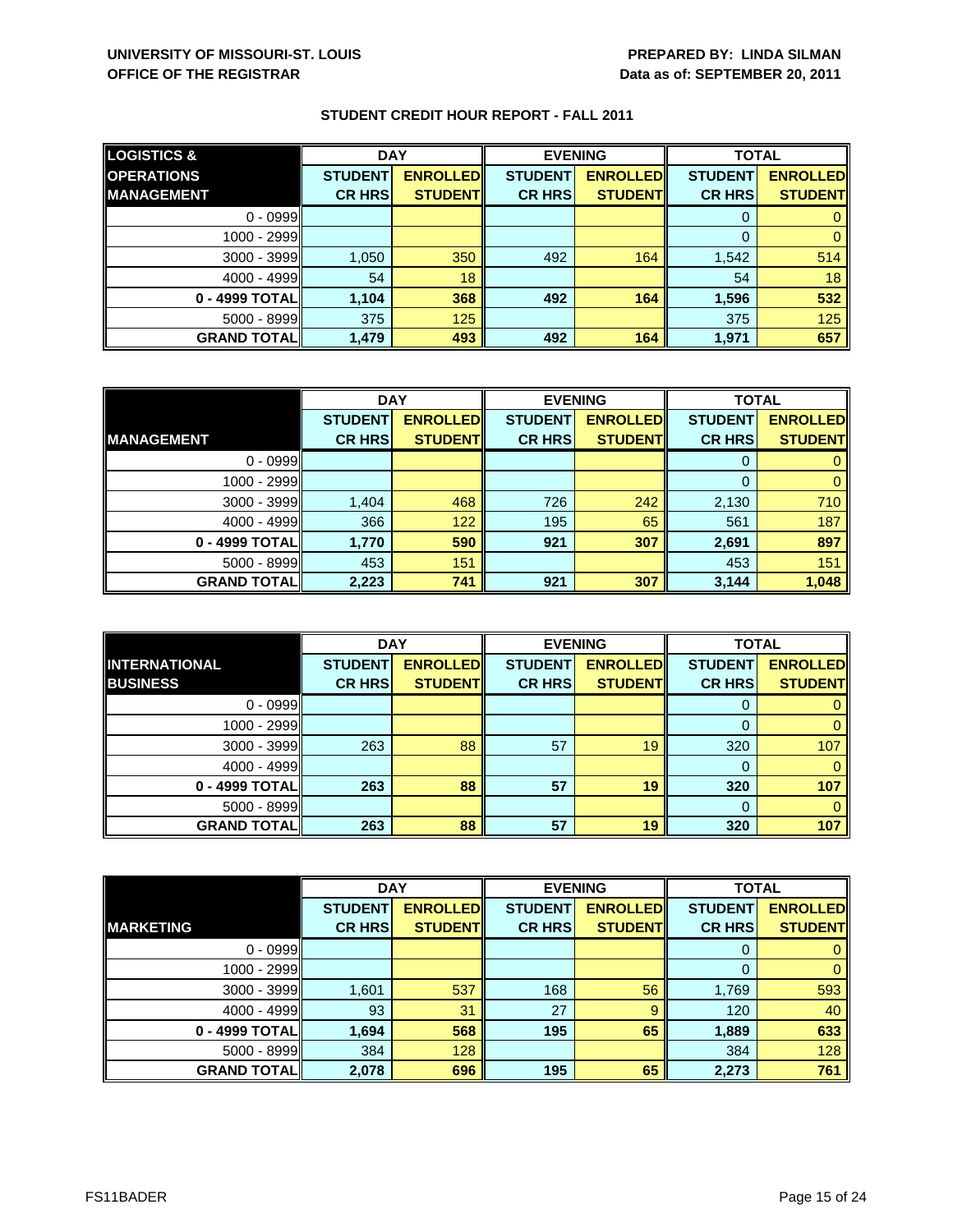|                    | <b>DAY</b>     |                 |                | <b>EVENING</b>  | <b>TOTAL</b>   |                 |
|--------------------|----------------|-----------------|----------------|-----------------|----------------|-----------------|
| <b>ADULT</b>       | <b>STUDENT</b> | <b>ENROLLED</b> | <b>STUDENT</b> | <b>ENROLLED</b> | <b>STUDENT</b> | <b>ENROLLED</b> |
| <b>EDUCATION</b>   | <b>CR HRS</b>  | <b>STUDENT</b>  | <b>CR HRS</b>  | <b>STUDENT</b>  | <b>CR HRS</b>  | <b>STUDENT</b>  |
| $0 - 0999$         |                |                 |                |                 |                |                 |
| 1000 - 2999        |                |                 |                |                 |                |                 |
| 3000 - 3999        |                |                 |                |                 |                |                 |
| $4000 - 4999$      |                |                 | 15             | 5               | 15             |                 |
| 0 - 4999 TOTAL     |                |                 | 15             |                 | 15             |                 |
| $5000 - 8999$      | 85             | 27              |                |                 | 85             | 27              |
| <b>GRAND TOTAL</b> | 85             | 27              | 15             |                 | 100            | 32 <sub>2</sub> |

|                    | <b>DAY</b><br><b>EVENING</b> |                 |                | <b>TOTAL</b>    |                |                 |
|--------------------|------------------------------|-----------------|----------------|-----------------|----------------|-----------------|
| <b>COUNSELOR</b>   | <b>STUDENT</b>               | <b>ENROLLED</b> | <b>STUDENT</b> | <b>ENROLLED</b> | <b>STUDENT</b> | <b>ENROLLED</b> |
| <b>EDUCATION</b>   | <b>CR HRS</b>                | <b>STUDENT</b>  | <b>CR HRS</b>  | <b>STUDENT</b>  | <b>CR HRS</b>  | <b>STUDENT</b>  |
| $0 - 0999$         |                              |                 |                |                 |                |                 |
| 1000 - 2999        |                              |                 |                |                 |                |                 |
| 3000 - 3999        |                              |                 |                |                 |                |                 |
| $4000 - 4999$      |                              |                 |                |                 |                |                 |
| 0 - 4999 TOTAL     |                              |                 | 0              |                 |                |                 |
| 5000 - 8999        | 927                          | 312             |                |                 | 927            | 312             |
| <b>GRAND TOTAL</b> | 927                          | 312             | U              |                 | 927            | 312             |

|                        | <b>DAY</b>     |                 |                | <b>EVENING</b>  | <b>TOTAL</b>   |                 |
|------------------------|----------------|-----------------|----------------|-----------------|----------------|-----------------|
| <b>EARLY CHILDHOOD</b> | <b>STUDENT</b> | <b>ENROLLED</b> | <b>STUDENT</b> | <b>ENROLLED</b> | <b>STUDENT</b> | <b>ENROLLED</b> |
| <b>EDUCATION</b>       | <b>CR HRS</b>  | <b>STUDENT</b>  | <b>CR HRS</b>  | <b>STUDENT</b>  | <b>CR HRS</b>  | <b>STUDENT</b>  |
| $0 - 0999$             |                |                 |                |                 |                |                 |
| 1000 - 2999            |                |                 |                |                 |                | 0               |
| $3000 - 3999$          | 115            | 49              | 52             | 23              | 167            | 72              |
| $4000 - 4999$          | 300            | 60              | 69             | 23              | 369            | 83              |
| 0 - 4999 TOTAL         | 415            | 109             | 121            | 46              | 536            | 155             |
| $5000 - 8999$          | 3              |                 |                |                 | 3              |                 |
| <b>GRAND TOTALI</b>    | 418            | 110             | 121            | 46              | 539            | 156             |

|                    | <b>DAY</b>     |                 |                | <b>EVENING</b>  | <b>TOTAL</b>   |                 |
|--------------------|----------------|-----------------|----------------|-----------------|----------------|-----------------|
|                    | <b>STUDENT</b> | <b>ENROLLED</b> | <b>STUDENT</b> | <b>ENROLLED</b> | <b>STUDENT</b> | <b>ENROLLED</b> |
| <b>EDUCATION</b>   | <b>CR HRS</b>  | <b>STUDENT</b>  | <b>CR HRS</b>  | <b>STUDENT</b>  | <b>CR HRS</b>  | <b>STUDENT</b>  |
| $0 - 0999$         |                |                 |                |                 |                | 0               |
| 1000 - 2999        | 14             | 4               |                |                 | 14             | 4               |
| 3000 - 3999        |                |                 |                |                 | 0              | $\mathbf{0}$    |
| $4000 - 4999$      |                |                 |                |                 | 0              | $\mathbf{0}$    |
| 0 - 4999 TOTAL     | 14             |                 | 0              | $\Omega$        | 14             | 4               |
| 5000 - 8999        | 432            | 174             |                |                 | 432            | 174             |
| <b>GRAND TOTAL</b> | 446            | 178             | $\bf{0}$       | $\Omega$        | 446            | 178             |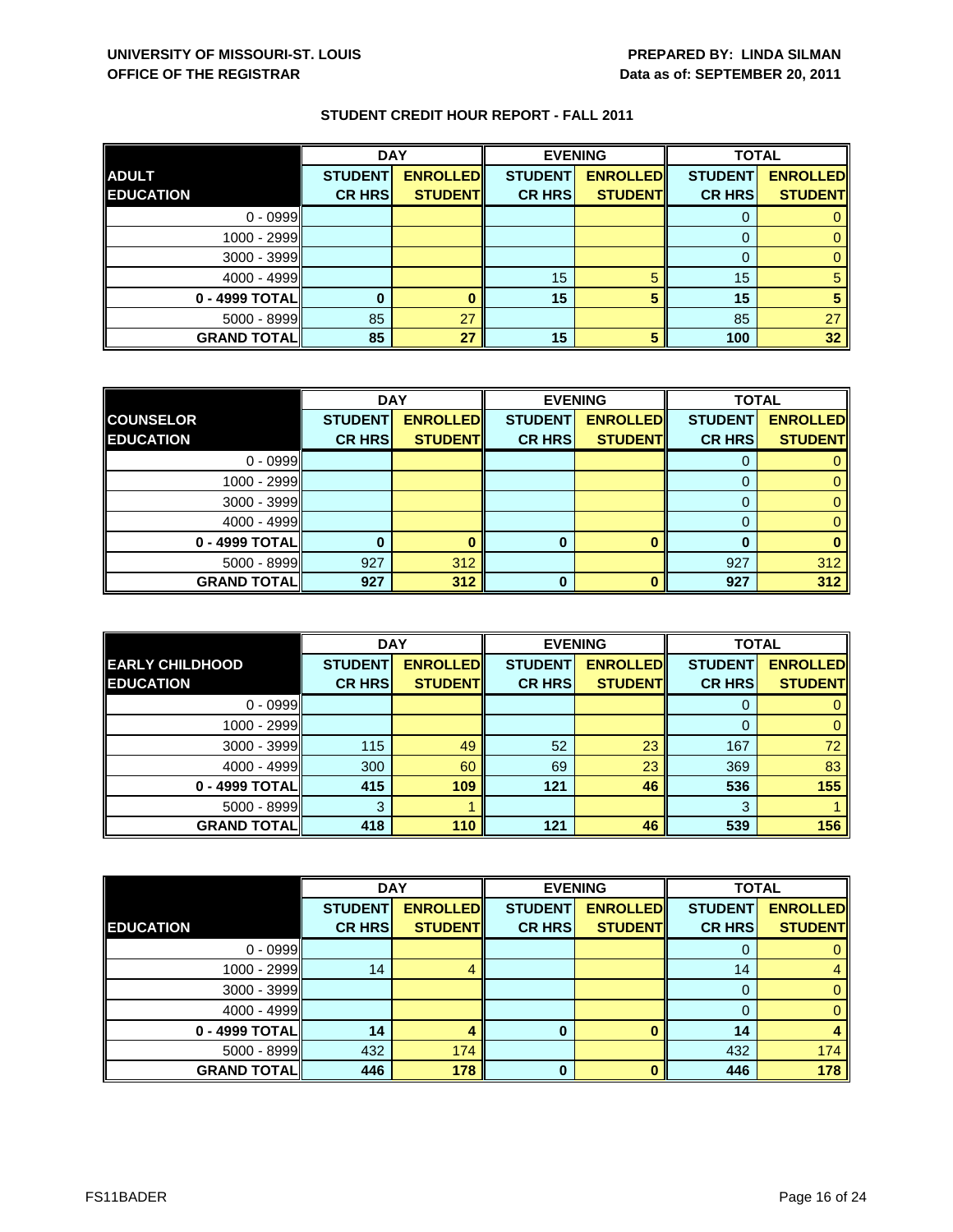|                       | <b>DAY</b>     |                 |                | <b>EVENING</b>  | <b>TOTAL</b>   |                 |
|-----------------------|----------------|-----------------|----------------|-----------------|----------------|-----------------|
| <b>EDUCATIONAL</b>    | <b>STUDENT</b> | <b>ENROLLED</b> | <b>STUDENT</b> | <b>ENROLLED</b> | <b>STUDENT</b> | <b>ENROLLED</b> |
| <b>ADMINISTRATION</b> | <b>CR HRS</b>  | <b>STUDENT</b>  | <b>CR HRS</b>  | <b>STUDENT</b>  | <b>CR HRS</b>  | <b>STUDENT</b>  |
| $0 - 0999$            |                |                 |                |                 |                |                 |
| $1000 - 2999$         |                |                 |                |                 |                |                 |
| $3000 - 3999$         |                |                 |                |                 |                |                 |
| $4000 - 4999$         |                |                 |                |                 |                |                 |
| 0 - 4999 TOTAL        |                |                 | 0              |                 |                |                 |
| $5000 - 8999$         | 606            | 202             |                |                 | 606            | 202             |
| <b>GRAND TOTAL</b>    | 606            | 202             | 0              |                 | 606            | 202             |

|                    | <b>DAY</b>     |                 |                | <b>EVENING</b>  | <b>TOTAL</b>   |                 |
|--------------------|----------------|-----------------|----------------|-----------------|----------------|-----------------|
| <b>EDUCATIONAL</b> | <b>STUDENT</b> | <b>ENROLLED</b> | <b>STUDENT</b> | <b>ENROLLED</b> | <b>STUDENT</b> | <b>ENROLLED</b> |
| <b>FOUNDATIONS</b> | <b>CR HRS</b>  | <b>STUDENT</b>  | <b>CR HRS</b>  | <b>STUDENT</b>  | <b>CR HRS</b>  | <b>STUDENT</b>  |
| $0 - 0999$         |                |                 |                |                 |                |                 |
| $1000 - 2999$      |                |                 |                |                 |                |                 |
| $3000 - 3999$      |                |                 |                |                 |                |                 |
| $4000 - 4999$      |                |                 |                |                 |                |                 |
| $0 - 4999$ TOTAL   |                |                 | 0              |                 |                |                 |
| $5000 - 8999$      |                |                 |                |                 |                |                 |
| <b>GRAND TOTAL</b> |                |                 |                |                 |                |                 |

|                                         | <b>DAY</b>                      |                                   | <b>EVENING</b>                  |                                   | <b>TOTAL</b>                    |                                   |
|-----------------------------------------|---------------------------------|-----------------------------------|---------------------------------|-----------------------------------|---------------------------------|-----------------------------------|
| <b>EDUCATIONAL</b><br><b>PSYCHOLOGY</b> | <b>STUDENT</b><br><b>CR HRS</b> | <b>ENROLLED</b><br><b>STUDENT</b> | <b>STUDENT</b><br><b>CR HRS</b> | <b>ENROLLED</b><br><b>STUDENT</b> | <b>STUDENT</b><br><b>CR HRS</b> | <b>ENROLLED</b><br><b>STUDENT</b> |
|                                         |                                 |                                   |                                 |                                   |                                 |                                   |
| $0 - 0999$                              |                                 |                                   |                                 |                                   | O                               |                                   |
| $1000 - 2999$                           | 264                             | 88                                | 30                              | 10                                | 294                             | 98                                |
| $3000 - 3999$                           | 324                             | 108                               | 36                              | 12                                | 360                             | 120                               |
| $4000 - 4999$                           |                                 |                                   |                                 |                                   | 0                               | 0                                 |
| 0 - 4999 TOTALI                         | 588                             | 196                               | 66                              | 22                                | 654                             | 218                               |
| $5000 - 8999$                           | 544                             | 174                               |                                 |                                   | 544                             | 174                               |
| <b>GRAND TOTALI</b>                     | 1,132                           | 370                               | 66                              | 22                                | 1,198                           | 392                               |

|                    | <b>DAY</b>     |                 | <b>EVENING</b> |                 | <b>TOTAL</b>   |                 |
|--------------------|----------------|-----------------|----------------|-----------------|----------------|-----------------|
| <b>EDUCATIONAL</b> | <b>STUDENT</b> | <b>ENROLLED</b> | <b>STUDENT</b> | <b>ENROLLED</b> | <b>STUDENT</b> | <b>ENROLLED</b> |
| <b>RESEARCH</b>    | <b>CR HRS</b>  | <b>STUDENT</b>  | <b>CR HRS</b>  | <b>STUDENT</b>  | <b>CR HRS</b>  | <b>STUDENT</b>  |
| $0 - 0999$         |                |                 |                |                 | U              | 0               |
| 1000 - 2999        |                |                 |                |                 | 0              | $\mathbf{0}$    |
| $3000 - 3999$      |                |                 |                |                 | 0              | $\mathbf{0}$    |
| $4000 - 4999$      |                |                 |                |                 | 0              | $\mathbf{0}$    |
| 0 - 4999 TOTAL     |                |                 | 0              |                 | 0              | $\bf{0}$        |
| $5000 - 8999$      | 453            | 151             |                |                 | 453            | 151             |
| <b>GRAND TOTAL</b> | 453            | 151             | $\bf{0}$       | n               | 453            | 151             |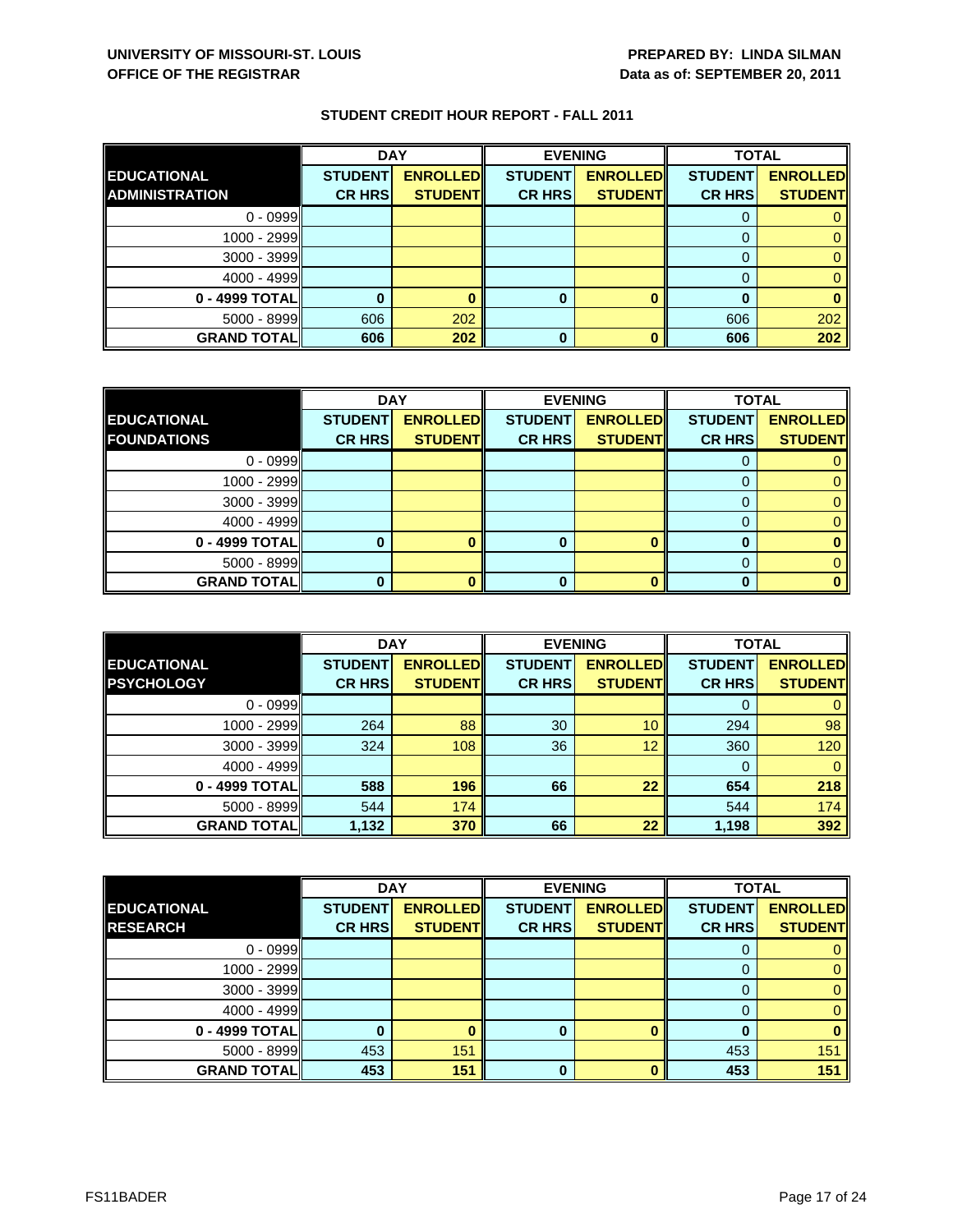|                    | <b>DAY</b>     |                 | <b>EVENING</b> |                 | <b>TOTAL</b>   |                 |
|--------------------|----------------|-----------------|----------------|-----------------|----------------|-----------------|
| <b>EDUCATIONAL</b> | <b>STUDENT</b> | <b>ENROLLED</b> | <b>STUDENT</b> | <b>ENROLLED</b> | <b>STUDENT</b> | <b>ENROLLED</b> |
| <b>TECHNOLOGY</b>  | <b>CR HRS</b>  | <b>STUDENT</b>  | <b>CR HRS</b>  | <b>STUDENT</b>  | <b>CR HRS</b>  | <b>STUDENT</b>  |
| $0 - 0999$         |                |                 |                |                 |                |                 |
| $1000 - 2999$      |                |                 |                |                 |                |                 |
| $3000 - 3999$      |                |                 |                |                 |                |                 |
| $4000 - 4999$      |                |                 |                |                 |                |                 |
| $0 - 4999$ TOTAL   |                |                 | 0              |                 |                |                 |
| $5000 - 8999$      | 41             | 14              |                |                 | 41             | 14              |
| <b>GRAND TOTAL</b> | 41             | 14              | 0              |                 | 41             | 14              |

|                    | <b>DAY</b>     |                 | <b>EVENING</b> |                 | <b>TOTAL</b>   |                 |
|--------------------|----------------|-----------------|----------------|-----------------|----------------|-----------------|
| <b>ELEMENTARY</b>  | <b>STUDENT</b> | <b>ENROLLED</b> | <b>STUDENT</b> | <b>ENROLLED</b> | <b>STUDENT</b> | <b>ENROLLED</b> |
| <b>EDUCATION</b>   | <b>CR HRS</b>  | <b>STUDENT</b>  | <b>CR HRS</b>  | <b>STUDENT</b>  | <b>CR HRS</b>  | <b>STUDENT</b>  |
| $0 - 0999$         |                |                 |                |                 |                |                 |
| 1000 - 2999        | 18             |                 |                |                 | 18             | 6               |
| $3000 - 3999$      | 261            | 87              | 126            | 42              | 387            | 129             |
| $4000 - 4999$      | 1,248          | 314             | 195            | 65              | 1,443          | 379             |
| 0 - 4999 TOTAL     | 1,527          | 407             | 321            | 107             | 1,848          | 514             |
| 5000 - 8999        | 211            | 71              |                |                 | 211            | 71              |
| <b>GRAND TOTAL</b> | 1,738          | 478             | 321            | 107             | 2,059          | 585             |

|                             | <b>DAY</b>     |                 |                | <b>EVENING</b>  | <b>TOTAL</b>   |                 |
|-----------------------------|----------------|-----------------|----------------|-----------------|----------------|-----------------|
|                             | <b>STUDENT</b> | <b>ENROLLED</b> | <b>STUDENT</b> | <b>ENROLLED</b> | <b>STUDENT</b> | <b>ENROLLED</b> |
| <b>HEALTH &amp; PHYS ED</b> | <b>CR HRS</b>  | <b>STUDENT</b>  | <b>CR HRS</b>  | <b>STUDENT</b>  | <b>CR HRS</b>  | <b>STUDENT</b>  |
| $0 - 0999$                  |                |                 |                |                 | O              |                 |
| 1000 - 2999                 |                |                 |                |                 |                |                 |
| $3000 - 3999$               |                |                 |                |                 |                |                 |
| $4000 - 4999$               |                |                 |                |                 |                |                 |
| 0 - 4999 TOTAL              |                |                 |                |                 |                |                 |
| $5000 - 8999$               |                |                 |                |                 |                |                 |
| <b>GRAND TOTAL</b>          |                |                 | 0              |                 |                |                 |

|                         | <b>DAY</b>     |                 |                | <b>EVENING</b>  | <b>TOTAL</b>   |                 |
|-------------------------|----------------|-----------------|----------------|-----------------|----------------|-----------------|
|                         | <b>STUDENT</b> | <b>ENROLLED</b> | <b>STUDENT</b> | <b>ENROLLED</b> | <b>STUDENT</b> | <b>ENROLLED</b> |
| <b>HIGHER EDUCATION</b> | <b>CR HRS</b>  | <b>STUDENT</b>  | <b>CR HRS</b>  | <b>STUDENT</b>  | <b>CR HRS</b>  | <b>STUDENT</b>  |
| $0 - 0999$              |                |                 |                |                 |                |                 |
| 1000 - 2999             |                |                 |                |                 | 0              | 0               |
| $3000 - 3999$           |                |                 |                |                 | 0              | 0               |
| $4000 - 4999$           |                |                 |                |                 |                | $\mathbf{0}$    |
| 0 - 4999 TOTAL          |                |                 | 0              |                 |                | 0               |
| $5000 - 8999$           | 231            | 76              |                |                 | 231            | 76              |
| <b>GRAND TOTAL</b>      | 231            | 76              | $\Omega$       |                 | 231            | 76              |

|                               | <b>DAY</b> | <b>EVENING</b> | - - - - -<br>ль          |         |
|-------------------------------|------------|----------------|--------------------------|---------|
| F <sub>1</sub><br>∖n⊏¤<br>ں ، |            |                | Page<br>- 18.<br>- - - - | of $24$ |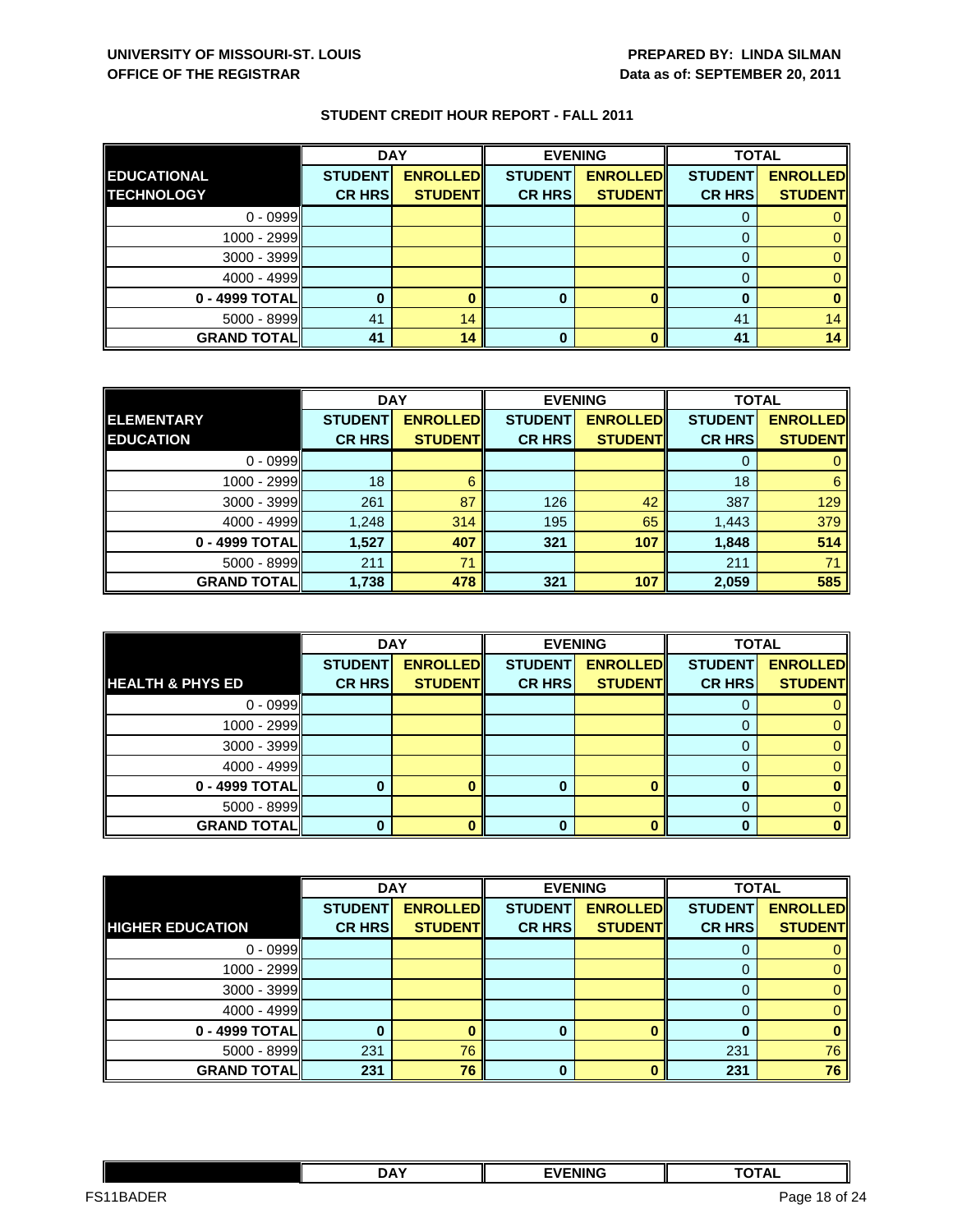| <b>MIDDLE EDUCATION</b> | <b>STUDENT</b><br><b>CR HRS</b> | <b>ENROLLED</b><br><b>STUDENT</b> | <b>STUDENT</b><br><b>CR HRS</b> | <b>ENROLLED</b><br><b>STUDENT</b> | <b>STUDENT</b><br><b>CR HRS</b> | <b>ENROLLED</b><br><b>STUDENT</b> |
|-------------------------|---------------------------------|-----------------------------------|---------------------------------|-----------------------------------|---------------------------------|-----------------------------------|
| $0 - 0999$              |                                 |                                   |                                 |                                   |                                 |                                   |
| $1000 - 2999$           |                                 |                                   |                                 |                                   |                                 |                                   |
| $3000 - 3999$           |                                 |                                   |                                 |                                   |                                 |                                   |
| $4000 - 4999$           | 60                              | 20                                |                                 |                                   | 60                              | 20                                |
| $0 - 4999$ TOTAL        | 60                              | 20                                | 0                               |                                   | 60                              | 20                                |
| $5000 - 8999$           |                                 |                                   |                                 |                                   |                                 |                                   |
| <b>GRAND TOTAL</b>      | 60                              | 20                                | 0                               |                                   | 60                              | 20                                |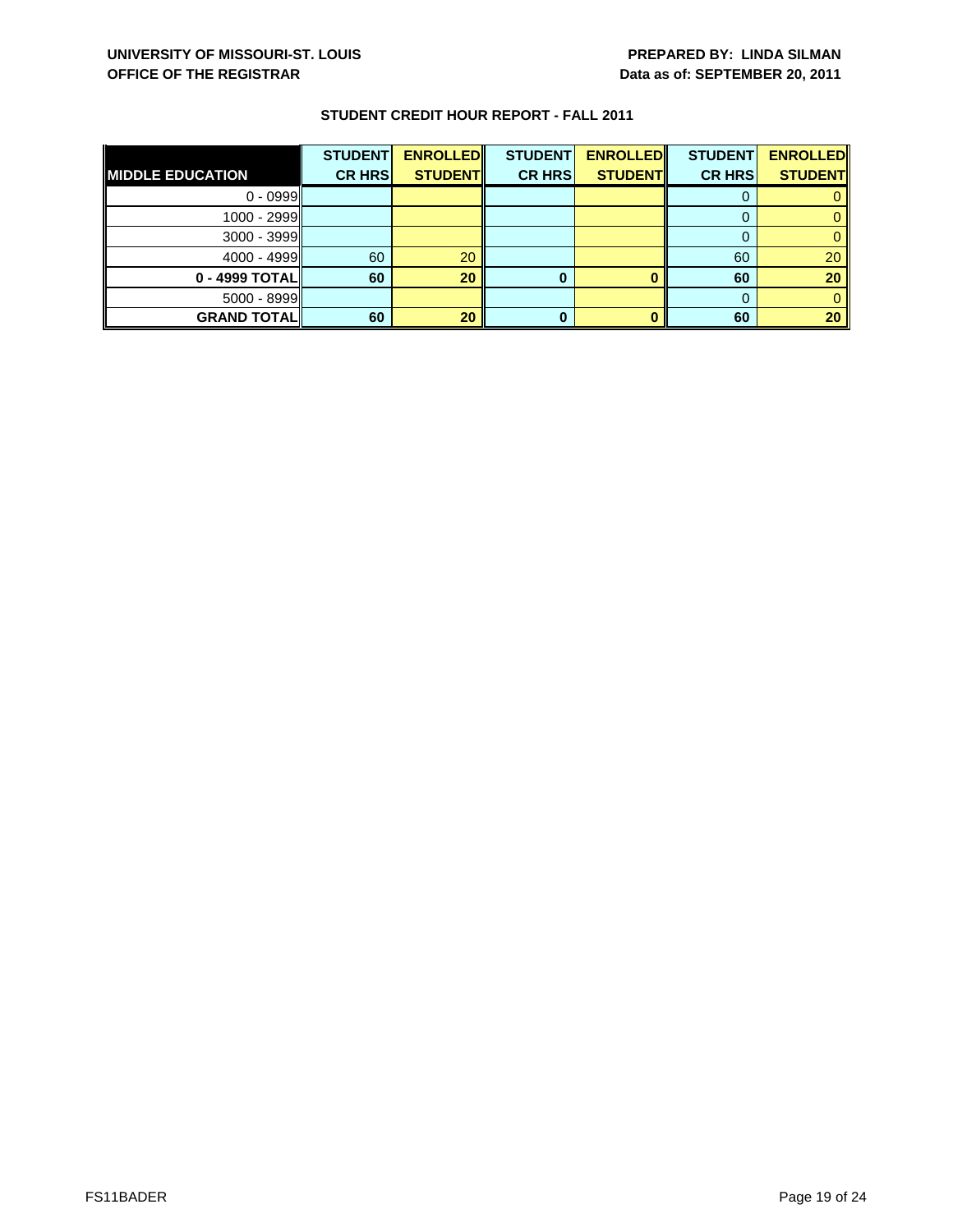|                    | <b>DAY</b>     |                 | <b>EVENING</b> |                 | <b>TOTAL</b>   |                 |
|--------------------|----------------|-----------------|----------------|-----------------|----------------|-----------------|
| <b>PHYSICAL</b>    | <b>STUDENT</b> | <b>ENROLLED</b> | <b>STUDENT</b> | <b>ENROLLED</b> | <b>STUDENT</b> | <b>ENROLLED</b> |
| <b>EDUCATION</b>   | <b>CR HRS</b>  | <b>STUDENT</b>  | <b>CR HRS</b>  | <b>STUDENT</b>  | <b>CR HRS</b>  | <b>STUDENT</b>  |
| $0 - 0999$         |                |                 |                |                 |                |                 |
| 1000 - 2999        | 57             | 19              |                |                 | 57             | 19              |
| 3000 - 3999        | 1,098          | 354             | 115            | 46              | 1,213          | 400             |
| $4000 - 4999$      | 90             | 15              |                |                 | 90             | 15              |
| 0 - 4999 TOTAL     | 1.245          | 388             | 115            | 46              | 1,360          | 434             |
| $5000 - 8999$      | 27             | 9               |                |                 | 27             |                 |
| <b>GRAND TOTAL</b> | 1,272          | 397             | 115            | 46              | 1,387          | 443             |

|                    | <b>DAY</b>     |                 | <b>EVENING</b> |                 | <b>TOTAL</b>   |                 |
|--------------------|----------------|-----------------|----------------|-----------------|----------------|-----------------|
| <b>SECONDARY</b>   | <b>STUDENT</b> | <b>ENROLLED</b> | <b>STUDENT</b> | <b>ENROLLED</b> | <b>STUDENT</b> | <b>ENROLLED</b> |
| <b>EDUCATION</b>   | <b>CR HRS</b>  | <b>STUDENT</b>  | <b>CR HRS</b>  | <b>STUDENT</b>  | <b>CR HRS</b>  | <b>STUDENT</b>  |
| $0 - 0999$         |                |                 |                |                 |                |                 |
| 1000 - 2999        |                |                 |                |                 |                |                 |
| $3000 - 3999$      |                |                 |                |                 |                |                 |
| $4000 - 4999$      | 586            | 132             | 33             | 11              | 619            | 143             |
| 0 - 4999 TOTAL     | 586            | 132             | 33             | 11              | 619            | 143             |
| $5000 - 8999$      | 102            | 35              |                |                 | 102            | 35              |
| <b>GRAND TOTAL</b> | 688            | 167             | 33             | 11              | 721            | 178             |

|                    | <b>DAY</b>     |                 |                | <b>EVENING</b>  | <b>TOTAL</b>   |                 |
|--------------------|----------------|-----------------|----------------|-----------------|----------------|-----------------|
| <b>SPECIAL</b>     | <b>STUDENT</b> | <b>ENROLLED</b> | <b>STUDENT</b> | <b>ENROLLED</b> | <b>STUDENT</b> | <b>ENROLLED</b> |
| <b>EDUCATION</b>   | <b>CR HRS</b>  | <b>STUDENT</b>  | <b>CR HRS</b>  | <b>STUDENT</b>  | <b>CR HRS</b>  | <b>STUDENT</b>  |
| $0 - 0999$         |                |                 |                |                 | υ              |                 |
| $1000 - 2999$      |                |                 |                |                 | $\Omega$       | 0               |
| $3000 - 3999$      | 63             | 21              | 33             | 11              | 96             | 32              |
| $4000 - 4999$      | 72             | 12              | 174            | 58              | 246            | 70              |
| 0 - 4999 TOTALI    | 135            | 33              | 207            | 69              | 342            | 102             |
| $5000 - 8999$      | 330            | 109             |                |                 | 330            | 109             |
| <b>GRAND TOTAL</b> | 465            | 142             | 207            | 69              | 672            | 211             |

|                    | <b>DAY</b>     |                 | <b>EVENING</b> |                 | <b>TOTAL</b>   |                 |
|--------------------|----------------|-----------------|----------------|-----------------|----------------|-----------------|
| <b>TEACHER</b>     | <b>STUDENT</b> | <b>ENROLLED</b> | <b>STUDENT</b> | <b>ENROLLED</b> | <b>STUDENT</b> | <b>ENROLLED</b> |
| <b>EDUCATION</b>   | <b>CR HRS</b>  | <b>STUDENTI</b> | <b>CR HRS</b>  | <b>STUDENT</b>  | <b>CR HRS</b>  | <b>STUDENT</b>  |
| $0 - 0999$         |                |                 |                |                 |                | $\mathbf{0}$    |
| 1000 - 2999        | 476            | 119             | 108            | 27              | 584            | 146             |
| $3000 - 3999$      | 915            | 305             | 141            | 47              | 1,056          | 352             |
| $4000 - 4999$      | 96             | 32              | 78             | 26              | 174            | 58              |
| 0 - 4999 TOTAL     | 1,487          | 456             | 327            | 100             | 1,814          | 556             |
| $5000 - 8999$      | 805            | 256             |                |                 | 805            | 256             |
| <b>GRAND TOTAL</b> | 2,292          | 712             | 327            | 100             | 2,619          | 812             |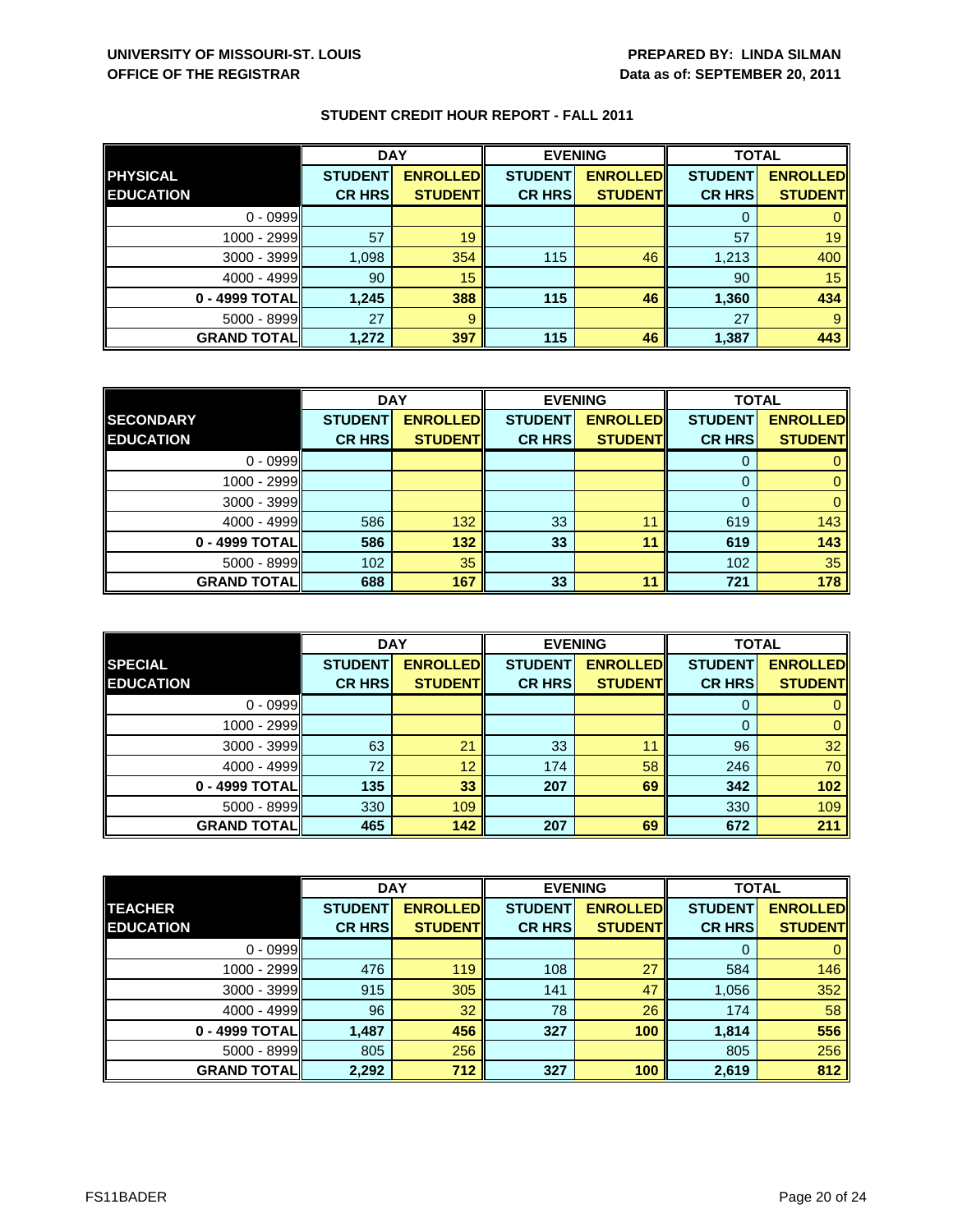|                           | <b>DAY</b>     |                 | <b>EVENING</b> |                 | <b>TOTAL</b>   |                 |
|---------------------------|----------------|-----------------|----------------|-----------------|----------------|-----------------|
| <b>TOTAL COLLEGE OF</b>   | <b>STUDENT</b> | <b>ENROLLED</b> | <b>STUDENT</b> | <b>ENROLLED</b> | <b>STUDENT</b> | <b>ENROLLED</b> |
| <b>ARTS &amp; SCIENCE</b> | <b>CR HRS</b>  | <b>STUDENT</b>  | <b>CR HRS</b>  | <b>STUDENT</b>  | <b>CR HRS</b>  | <b>STUDENT</b>  |
| $0 - 0999$                | 186            | 62              | 66             | 22              | 252            | 84              |
| 1000 - 2999               | 38,381         | 12,262          | 5,487          | 1,697           | 43,868         | 13,959          |
| $3000 - 3999$             | 8,224          | 2,795           | 881            | 303             | 9,105          | 3,098           |
| $4000 - 4999$             | 4,820          | 1,729           | 1,528          | 498             | 6,348          | 2,227           |
| 0 - 4999 TOTALI           | 51,611         | 16,848          | 7,962          | 2,520           | 59,573         | 19,368          |
| 5000 - 8999               | 5,159          | 1,881           | 0              |                 | 5,159          | 1,881           |
| <b>GRAND TOTALI</b>       | 56,770         | 18,729          | 7,962          | 2,520           | 64,732         | 21,249          |

|                                | <b>DAY</b>     |                 | <b>EVENING</b> |                 | <b>TOTAL</b>   |                 |
|--------------------------------|----------------|-----------------|----------------|-----------------|----------------|-----------------|
| <b>TOTAL COLLEGE OF</b>        | <b>STUDENT</b> | <b>ENROLLED</b> | <b>STUDENT</b> | <b>ENROLLED</b> | <b>STUDENT</b> | <b>ENROLLED</b> |
| <b>BUSINESS ADMINISTRATION</b> | <b>CR HRS</b>  | <b>STUDENT</b>  | <b>CR HRS</b>  | <b>STUDENTI</b> | <b>CR HRS</b>  | <b>STUDENT</b>  |
| $0 - 0999$                     |                |                 | 0              |                 |                |                 |
| 1000 - 2999                    | 3,741          | 1,247           | 867            | 289             | 4,608          | 1,536           |
| 3000 - 3999                    | 6,475          | 2,170           | 3,012          | 1,016           | 9,487          | 3,186           |
| $4000 - 4999$                  | 726            | 242             | 576            | 192             | 1,302          | 434             |
| 0 - 4999 TOTAL                 | 10,942         | 3,659           | 4,455          | 1,497           | 15,397         | 5,156           |
| $5000 - 8999$                  | 3,492          | 1,167           | 0              |                 | 3,492          | 1,167           |
| <b>GRAND TOTAL</b>             | 14,434         | 4,826           | 4,455          | 1,497           | 18,889         | 6,323           |

|                                             | <b>DAY</b>                      |                                    |                                 | <b>EVENING</b>                    | <b>TOTAL</b>                    |                                   |
|---------------------------------------------|---------------------------------|------------------------------------|---------------------------------|-----------------------------------|---------------------------------|-----------------------------------|
| <b>TOTAL COLLEGE OF</b><br><b>EDUCATION</b> | <b>STUDENT</b><br><b>CR HRS</b> | <b>ENROLLEDI</b><br><b>STUDENT</b> | <b>STUDENT</b><br><b>CR HRS</b> | <b>ENROLLED</b><br><b>STUDENT</b> | <b>STUDENT</b><br><b>CR HRS</b> | <b>ENROLLED</b><br><b>STUDENT</b> |
|                                             |                                 |                                    |                                 |                                   |                                 |                                   |
| $0 - 0999$                                  |                                 |                                    | O                               |                                   |                                 |                                   |
| 1000 - 2999                                 | 829                             | 236                                | 138                             | 37                                | 967                             | 273                               |
| $3000 - 3999$                               | 2,776                           | 924                                | 503                             | 181                               | 3,279                           | 1,105                             |
| $4000 - 4999$                               | 2,452                           | 585                                | 564                             | 188                               | 3,016                           | 773                               |
| 0 - 4999 TOTALI                             | 6,057                           | 1,745                              | 1,205                           | 406                               | 7,262                           | 2,151                             |
| $5000 - 8999$                               | 4.797                           | 1,611                              | 0                               |                                   | 4,797                           | 1,611                             |
| <b>GRAND TOTAL</b>                          | 10,854                          | 3,356                              | 1,205                           | 406                               | 12,059                          | 3,762                             |

|                              | <b>DAY</b>     |                 | <b>EVENING</b> |                 | <b>TOTAL</b>   |                 |
|------------------------------|----------------|-----------------|----------------|-----------------|----------------|-----------------|
| <b>TOTAL COLLEGE OF</b>      | <b>STUDENT</b> | <b>ENROLLED</b> | <b>STUDENT</b> | <b>ENROLLED</b> | <b>STUDENT</b> | <b>ENROLLED</b> |
| <b>FINE ARTS &amp; COMM.</b> | <b>CR HRS</b>  | <b>STUDENT</b>  | <b>CR HRS</b>  | <b>STUDENTI</b> | <b>CR HRS</b>  | <b>STUDENT</b>  |
| $0 - 0999$                   |                |                 | 0              |                 |                |                 |
| 1000 - 2999                  | 8,368          | 3,074           | 757            | 273             | 9,125          | 3,347           |
| 3000 - 3999                  | 2,400          | 847             | 42             | 14              | 2,442          | 861             |
| 4000 - 4999                  | 554            | 192             | 9              | 3               | 563            | 195             |
| 0 - 4999 TOTAL               | 11,322         | 4,113           | 808            | 290             | 12,130         | 4,403           |
| 5000 - 8999                  | 265            | 89              | 0              |                 | 265            | 89              |
| <b>GRAND TOTAL</b>           | 11,587         | 4,202           | 808            | 290             | 12,395         | 4,492           |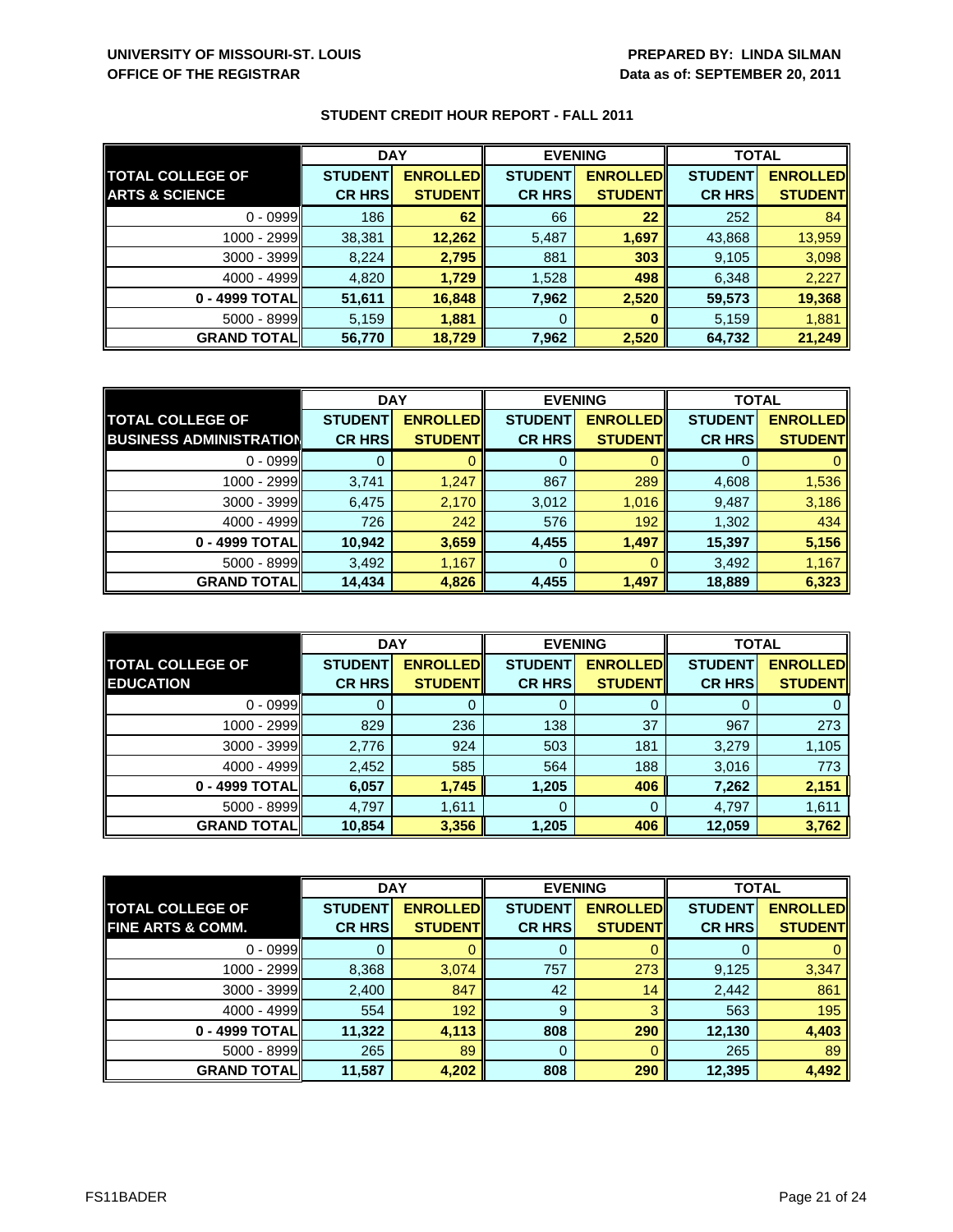|                             | <b>DAY</b>     |                 | <b>EVENING</b> |                 | <b>TOTAL</b>   |                 |
|-----------------------------|----------------|-----------------|----------------|-----------------|----------------|-----------------|
| UMSL/WU ENGINEERING         | <b>STUDENT</b> | <b>ENROLLED</b> | <b>STUDENT</b> | <b>ENROLLED</b> | <b>STUDENT</b> | <b>ENROLLED</b> |
| <b>PRE-ENGINEERING INC</b>  | <b>CR HRS</b>  | <b>STUDENT</b>  | <b>CR HRS</b>  | <b>STUDENT</b>  | <b>CR HRS</b>  | <b>STUDENT</b>  |
| 0 - 0999 Pre-Engineering    |                |                 |                |                 | 0              |                 |
| 1000 - 2999 Pre-Engineering |                |                 |                |                 | $\Omega$       |                 |
| $0 - 0999$                  |                |                 |                |                 | $\Omega$       |                 |
| 1000 - 2999                 | 169            | 73              | 378            | 156             | 547            | 229             |
| $3000 - 3999$               |                |                 | 672            | 227             | 672            | 227             |
| 4000 - 4999                 |                |                 | 600            | 220             | 600            | 220             |
| 0 - 4999 TOTAL              | 169            | 73              | 1,650          | 603             | 1,819          | 676             |
| $5000 - 8999$               |                |                 |                |                 | $\Omega$       |                 |
| <b>GRAND TOTAL</b>          | 169            | 73              | 1,650          | 603             | 1,819          | 676             |

|                         | <b>DAY</b>     |                 | <b>EVENING</b> |                 | <b>TOTAL</b>   |                 |
|-------------------------|----------------|-----------------|----------------|-----------------|----------------|-----------------|
| <b>TOTAL COLLEGE OF</b> | <b>STUDENT</b> | <b>ENROLLED</b> | <b>STUDENT</b> | <b>ENROLLED</b> | <b>STUDENT</b> | <b>ENROLLED</b> |
| <b>NURSING</b>          | <b>CR HRS</b>  | <b>STUDENT</b>  | <b>CR HRS</b>  | <b>STUDENT</b>  | <b>CR HRS</b>  | <b>STUDENT</b>  |
| $0 - 0999$              |                |                 |                |                 | 0              |                 |
| 1000 - 2999             | 232            | 96              |                |                 | 232            | 96              |
| $3000 - 3999$           | 3,715          | 975             | 555            | 158             | 4,270          | 1,133           |
| 4000 - 4999             | 405            | 93              |                |                 | 405            | 93              |
| 0 - 4999 TOTAL          | 4,352          | 1,164           | 555            | 158             | 4,907          | 1,322           |
| $5000 - 8999$           | 1,092          | 353             |                |                 | 1,092          | 353             |
| <b>GRAND TOTALI</b>     | 5,444          | 1,517           | 555            | 158             | 5,999          | 1,675           |

|                                             | <b>DAY</b>     |                 | <b>EVENING</b> |                 | <b>TOTAL</b>   |                                   |
|---------------------------------------------|----------------|-----------------|----------------|-----------------|----------------|-----------------------------------|
| <b>TOTAL COLLEGE OF</b><br><b>OPTOMETRY</b> | <b>STUDENT</b> | <b>ENROLLED</b> | <b>STUDENT</b> | <b>ENROLLED</b> | <b>STUDENT</b> | <b>ENROLLED</b><br><b>STUDENT</b> |
|                                             | <b>CR HRS</b>  | <b>STUDENT</b>  | <b>CR HRS</b>  | <b>STUDENT</b>  | <b>CR HRS</b>  |                                   |
| $0 - 0999$                                  |                |                 |                |                 |                |                                   |
| $1000 - 2999$                               |                |                 |                |                 |                |                                   |
| $3000 - 3999$                               |                |                 |                |                 |                |                                   |
| $4000 - 4999$                               |                |                 |                |                 |                |                                   |
| 0 - 4999 TOTAL                              |                |                 | 0              |                 |                |                                   |
| $5000 - 8999$                               | 3,499          | 976             |                |                 | 3,499          | 976                               |
| <b>GRAND TOTAL</b>                          | 3,499          | 976             | 0              |                 | 3,499          | 976                               |

|                    | <b>DAY</b>     |                 | <b>EVENING</b> |                 | <b>TOTAL</b>   |                 |
|--------------------|----------------|-----------------|----------------|-----------------|----------------|-----------------|
| <b>TOTAL</b>       | <b>STUDENT</b> | <b>ENROLLED</b> | <b>STUDENT</b> | <b>ENROLLED</b> | <b>STUDENT</b> | <b>ENROLLED</b> |
| <b>GRADUATE</b>    | <b>CR HRS</b>  | <b>STUDENTI</b> | <b>CR HRS</b>  | <b>STUDENT</b>  | <b>CR HRS</b>  | <b>STUDENT</b>  |
| $0 - 0999$         |                |                 |                |                 | U              |                 |
| 1000 - 2999        |                |                 |                |                 |                | 0               |
| 3000 - 3999        |                |                 |                |                 |                | 0               |
| $4000 - 4999$      | 42             | 42              | 75             | 25              | 117            | 67              |
| 0 - 4999 TOTAL     | 42             | 42              | 75             | 25              | 117            | 67              |
| $5000 - 8999$      | 564            | 204             |                |                 | 564            | 204             |
| <b>GRAND TOTAL</b> | 606            | 246             | 75             | 25              | 681            | 271             |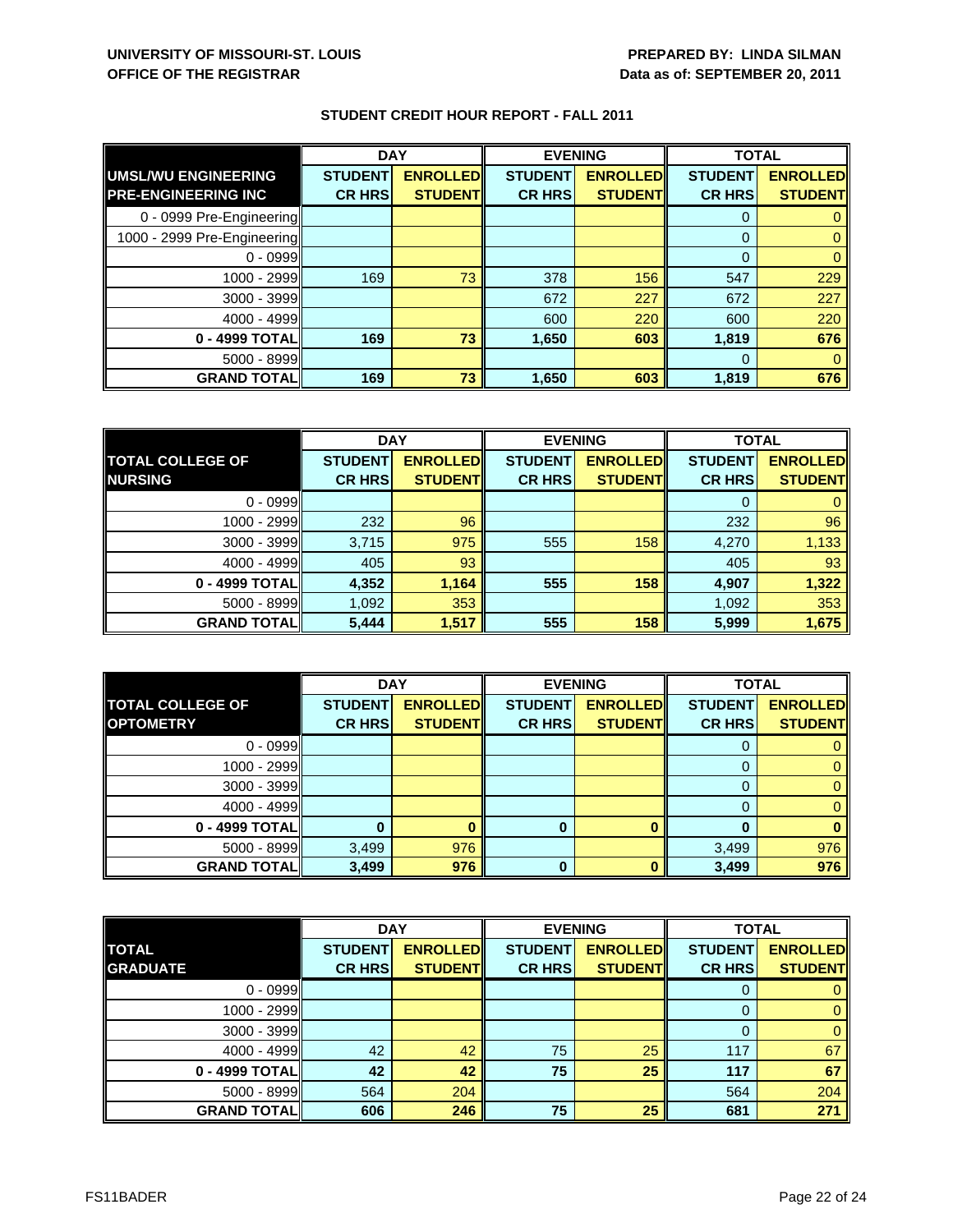|                         | <b>DAY</b>     |                 | <b>EVENING</b> |                 | <b>TOTAL</b>   |                 |
|-------------------------|----------------|-----------------|----------------|-----------------|----------------|-----------------|
| <b>TOTAL AIR &amp;</b>  | <b>STUDENT</b> | <b>ENROLLED</b> | <b>STUDENT</b> | <b>ENROLLED</b> | <b>STUDENT</b> | <b>ENROLLED</b> |
| <b>MILITARY SCIENCE</b> | <b>CR HRS</b>  | <b>STUDENT</b>  | <b>CR HRS</b>  | <b>STUDENT</b>  | <b>CR HRS</b>  | <b>STUDENT</b>  |
| $0 - 0999$              |                |                 |                |                 |                |                 |
| $1000 - 2999$           | 21             | 10              |                |                 | 21             | 10 <sup>°</sup> |
| $3000 - 3999$           | 6              |                 |                |                 | 6              |                 |
| $4000 - 4999$           | 6              |                 |                |                 | 6              |                 |
| $0 - 4999$ TOTAL        | 33             | 14              | 0              |                 | 33             | 14              |
| $5000 - 8999$           |                |                 |                |                 |                |                 |
| <b>GRAND TOTAL</b>      | 33             | 14              | 0              |                 | 33             | 14              |

|                    | <b>DAY</b>     |                 | <b>EVENING</b> |                 | <b>TOTAL</b>   |                 |
|--------------------|----------------|-----------------|----------------|-----------------|----------------|-----------------|
|                    | <b>STUDENT</b> | <b>ENROLLED</b> | <b>STUDENT</b> | <b>ENROLLED</b> | <b>STUDENT</b> | <b>ENROLLED</b> |
| <b>TOTAL CO-OP</b> | <b>CR HRS</b>  | <b>STUDENT</b>  | <b>CR HRS</b>  | <b>STUDENT</b>  | <b>CR HRS</b>  | <b>STUDENT</b>  |
| $0 - 0999$         |                |                 |                |                 |                | 0               |
| 1000 - 2999        |                |                 |                |                 | 0              | 0               |
| $3000 - 3999$      | 64             | 5               |                |                 | 64             | 5               |
| $4000 - 4999$      | 143.0          | 28              |                |                 | 143            | 28              |
| 0 - 4999 TOTAL     | 207.0          | 33              | 0              |                 | 207.0          | 33              |
| $5000 - 8999$      | 24             | റ               |                |                 | 24             | $\overline{2}$  |
| <b>GRAND TOTAL</b> | 231.0          | 35              | $\Omega$       |                 | 231            | 35              |

|                        | <b>DAY</b>     |                 | <b>EVENING</b> |                 | <b>TOTAL</b>   |                 |
|------------------------|----------------|-----------------|----------------|-----------------|----------------|-----------------|
|                        | <b>STUDENT</b> | <b>ENROLLED</b> | <b>STUDENT</b> | <b>ENROLLED</b> | <b>STUDENT</b> | <b>ENROLLED</b> |
| <b>TOTAL ON CAMPUS</b> | <b>CR HRS</b>  | <b>STUDENTI</b> | <b>CR HRS</b>  | <b>STUDENT</b>  | <b>CR HRS</b>  | <b>STUDENT</b>  |
| $0 - 0999$             | 186            | 62              | 66             | 22              | 252            | 84              |
| 1000 - 2999            | 51,741         | 16,998          | 7,627          | 2,452           | 59,368         | 19,450          |
| $3000 - 3999$          | 23,660         | 7,718           | 5,665          | 1,899           | 29,325         | 9,617           |
| $4000 - 4999$          | 9,148.0        | 2,913           | 3,352          | 1,126           | 12,500.0       | 4,039           |
| $0 - 4999$ TOTAL       | 84,735.0       | 27,691          | 16,710         | 5,499           | 101,445.0      | 33,190          |
| $5000 - 8999$          | 18,892         | 6,283           | 0              |                 | 18,892         | 6,283           |
| <b>GRAND TOTALI</b>    | 103,627.0      | 33,974          | 16,710         | 5,499           | 120,337.0      | 39,473          |

| <b>TOTAL OFF CAMPUS</b> | <b>DAY</b>     |                  | <b>EVENING</b> |                 | <b>TOTAL</b>   |                 |
|-------------------------|----------------|------------------|----------------|-----------------|----------------|-----------------|
| <b>CREDIT HOURS BY</b>  | <b>STUDENT</b> | <b>ENROLLEDI</b> | <b>STUDENT</b> | <b>ENROLLED</b> | <b>STUDENT</b> | <b>ENROLLED</b> |
| <b>COURSE LEVEL</b>     | <b>CR HRS</b>  | <b>STUDENT</b>   | <b>CR HRS</b>  | <b>STUDENT</b>  | <b>CR HRS</b>  | <b>STUDENT</b>  |
| $0 - 0999$              |                |                  |                |                 | 0              | $\mathbf{0}$    |
| 1000 - 2999             | 22,285         | 5,883            | 427            | 101             | 22,712         | 5,984           |
| $3000 - 3999$           | 1,095          | 365              |                |                 | 1,095          | 365             |
| $4000 - 4999$           | 1,264          | 401              |                |                 | 1,264          | 401             |
| 0 - 4999 TOTAL          | 24,644         | 6,649            | 427            | 101             | 25,071         | 6,750           |
| $5000 - 8999$           | 3,127          | 1,045            |                |                 | 3,127          | 1,045           |
| <b>GRAND TOTAL</b>      | 27,771         | 7,694            | 427            | 101             | 28,198         | 7,795           |